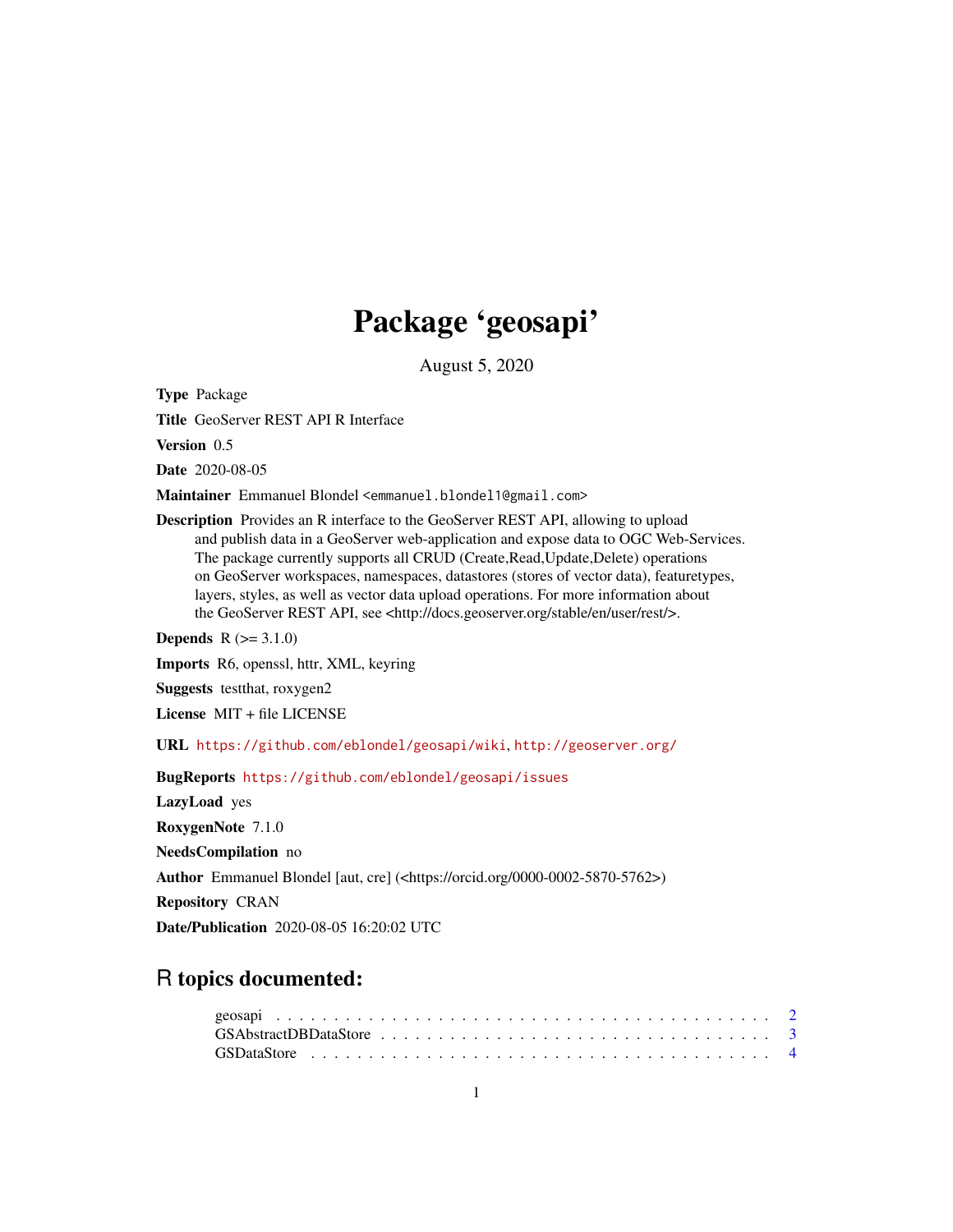#### <span id="page-1-0"></span>2 geosapi

|       | $\overline{5}$            |
|-------|---------------------------|
|       | $\overline{\phantom{0}}8$ |
|       | 9                         |
|       | <b>10</b>                 |
|       | 11                        |
|       | 13                        |
|       | 14                        |
|       | 15                        |
|       | 16                        |
|       | 17                        |
|       | 18                        |
|       | 19                        |
|       | 20                        |
|       | 22                        |
|       | 22                        |
|       | 23                        |
|       | 24                        |
|       | 26                        |
|       | 27                        |
|       | 28                        |
|       | 29                        |
|       | 30                        |
|       | 31                        |
|       | 32                        |
|       | 33                        |
|       | 34                        |
|       | 34                        |
|       | 36                        |
|       |                           |
| Index | 37                        |

geosapi *GeoServer REST API R Interface*

# Description

.

Provides an R interface to the GeoServer REST API, allowing to upload and publish data in a GeoServer web-application and expose data to OGC Web-Services. The package currently supports all CRUD (Create,Read,Update,Delete) operations on GeoServer workspaces, namespaces, datastores (stores of vector data), featuretypes, layers, styles, as well as vector data upload operations. For more information about the GeoServer REST API, see <http://docs.geoserver.org/stable/en/user/rest/>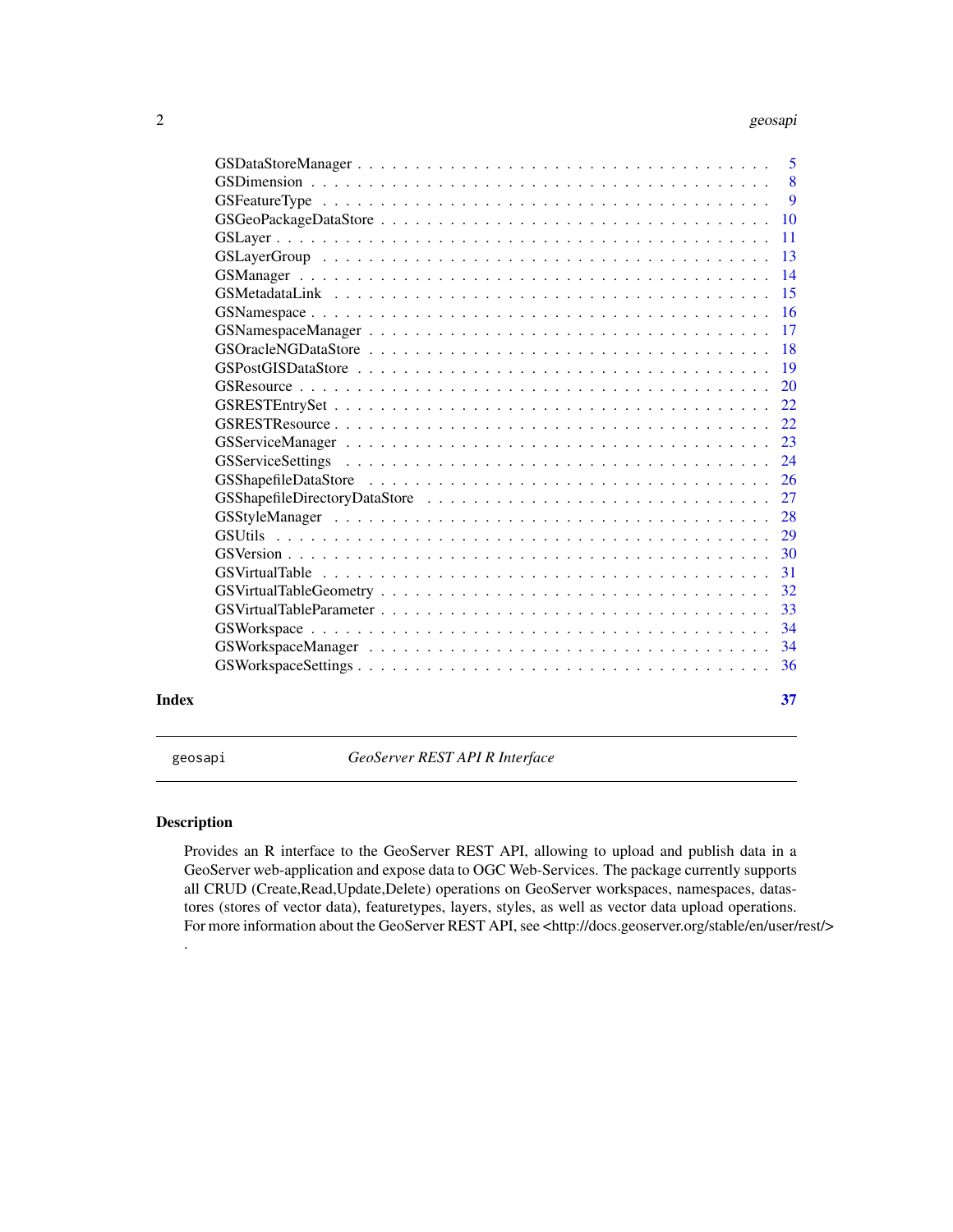# <span id="page-2-0"></span>Details

| Package:  | geosapi    |
|-----------|------------|
| Type:     | Package    |
| Version:  | 0.5        |
| Date:     | 2020-06-05 |
| License:  | MIT        |
| LazyLoad: | yes        |

# Author(s)

Emmanuel Blondel <emmanuel.blondel1@gmail.com>

GSAbstractDBDataStore *Geoserver REST API AbstractDBDataStore*

# Description

Geoserver REST API AbstractDBDataStore

#### Format

[R6Class](#page-0-0) object.

#### Value

Object of [R6Class](#page-0-0) for modelling a GeoServer abstract DB dataStore

# Methods

new(xml, dataStore, description, enabled) Instantiates a GSAbstractDBDataStore object setDatabaseType(dbtype) Sets the database type setNamespace(namespace) Sets the datastore namespace setHost(host) Sets the database host setPort(port) Set the database port setDatabase(database) Set the database name setSchema(schema) Set the database schema setUser(user) Set the database username setPassword(password) Set the database password setJndiReferenceName(jndiReferenceName) Set a JNDI reference name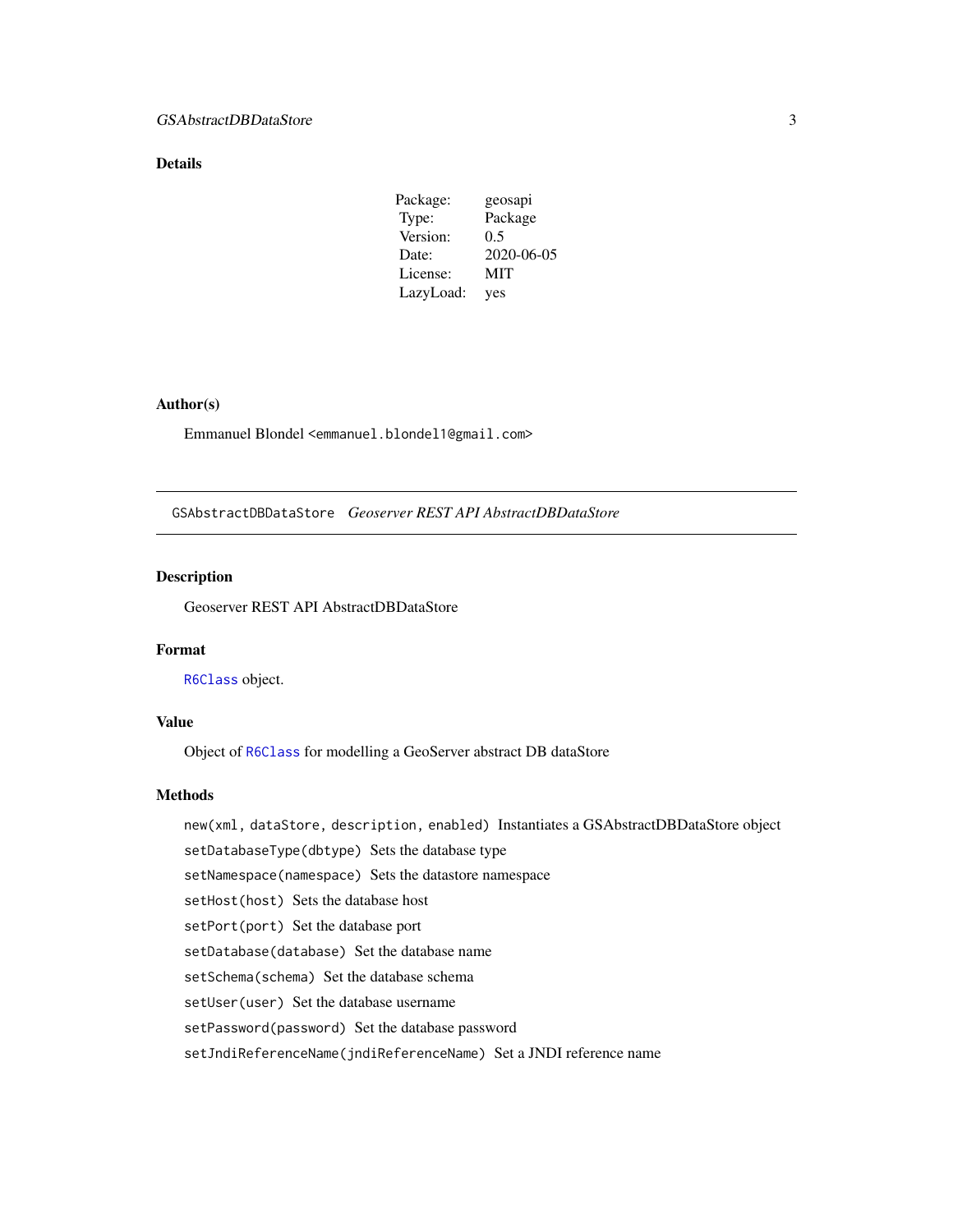- <span id="page-3-0"></span>setExposePrimaryKeys(exposePrimaryKeys) Set TRUE if primary keys have to be exposed to datastore, FALSE otherwise.
- setMaxConnections(maxConnections) Set the maximum number of connections. Default is set to 10.
- setMinConnections(minConnections) Set the minimum number of connections. Default is set to 1.
- setFetchSize(fetchSize) Set the fetch size. Default is set to 10.
- setConnectionTimeout(seconds) Set the connection timeout. Default is set to 20s.
- setValidateConnections(validateConnections) Set TRUE if connections have to be validated, FALSE otherwise.
- setPrimaryKeyMetadataTable(primaryKeyMetadataTable) Set the name of the primaryKey metadata table
- setLooseBBox(looseBBox) Set losse bbox parameter.
- setPreparedStatements(preparedStatements) Set prepared statements
- setMaxOpenPreparedStatements(maxOpenPreparedStatements) Set maximum open prepared statements

setEstimatedExtends(estimatedExtends) Set estimatedExtend parameter

setDefautConnectionParameters() Set default connection parameters

#### Note

Internal abstract class used for setting DB stores

# Author(s)

Emmanuel Blondel <emmanuel.blondel1@gmail.com>

<span id="page-3-1"></span>GSDataStore *Geoserver REST API DataStore*

# **Description**

Geoserver REST API DataStore

## Format

[R6Class](#page-0-0) object.

# Value

Object of [R6Class](#page-0-0) for modelling a GeoServer dataStore

#### Fields

workspace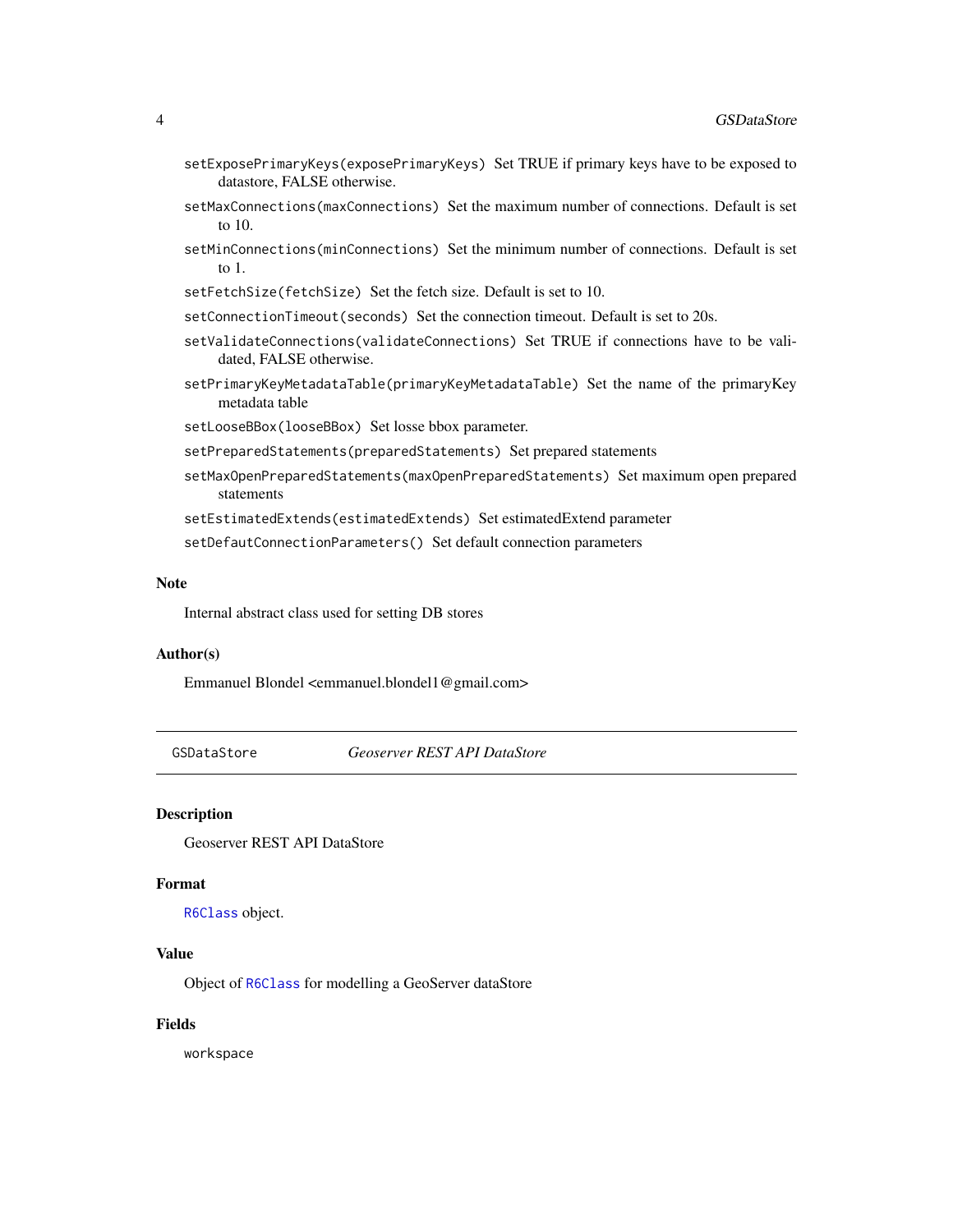#### <span id="page-4-0"></span>Methods

- new(xml, dataStore, description, type, enabled, connectionParameters) This method is used to instantiate a GSDataStore
- decode(xml) This method is used to decode a GSDataStore from XML
- encode() This method is used to encode a GSNamespace to XML. Inherited from the generic GSRESTResource encoder
- setEnabled(enabled) Sets the datastore as enabled if TRUE, disabled if FALSE
- setDescription(description) Sets the datastore description
- setType(type) Sets the datastore type
- setConnectionParameters(parameters) Sets the datastore connection parameters. The argument should be an object of class GSRESTEntrySet giving a list of key/value parameter entries.
- addConnectionParameter(key, value) Adds a datastore connection parameter. Convenience wrapper of GSRESTEntrySet addEntry method.
- setConnectionParameter(key, value) Sets a datastore connection parameter. Convenience wrapper of GSRESTEntrySet setEntry method.
- delConnectionParameter(key) Deletes a datastore connection parameter. Convenience wrapper of GSRESTEntrySet delEntry method.

# Author(s)

Emmanuel Blondel <emmanuel.blondel1@gmail.com>

GSDataStoreManager *Geoserver REST API DataStore Manager*

# Description

Geoserver REST API DataStore Manager

#### Format

[R6Class](#page-0-0) object.

# Value

Object of [R6Class](#page-0-0) with methods for managing GeoServer DataStores (i.e. stores of vector data)

#### **Constructor**

new(url, user, pwd, logger) This method is used to instantiate a GSManager with the url of the GeoServer and credentials to authenticate (user/pwd). By default, the logger argument will be set to NULL (no logger). This argument accepts two possible values: INFO: to print only geosapi logs, DEBUG: to print geosapi and CURL logs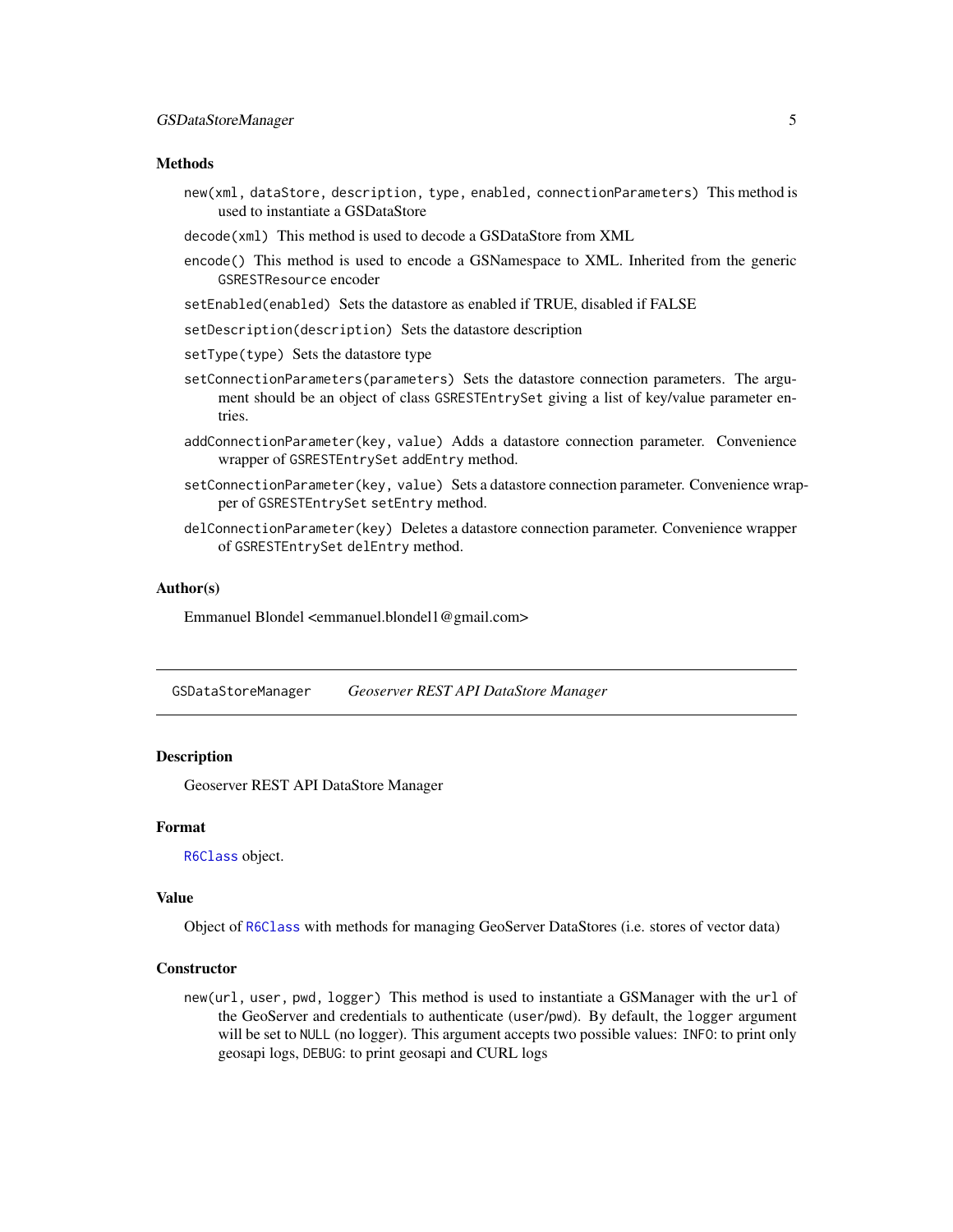#### <span id="page-5-0"></span>DataStore methods

- getDataStores(ws) Get the list of available dataStores. Returns an object of class list giving items of class [GSDataStore](#page-3-1)
- getDataStoreNames(ws) Get the list of available dataStore names. Returns an vector of class character
- getDataStore(ws, ds) Get an object of class [GSDataStore](#page-3-1) given a workspace and datastore names.
- createDataStore(ws, dataStore) Creates a new datastore given a workspace and an object of class [GSDataStore](#page-3-1)
- updateDataStore(ws, dataStore) Updates an existing dataStore given a workspace and an object of class [GSDataStore](#page-3-1)
- deleteDataStore(ws, ds, recurse) Deletes a datastore given a workspace and an object of class [GSDataStore](#page-3-1). By defaut, the option recurse is set to FALSE, ie datastore layers are not removed. To remove all datastore layers, set this option to TRUE.

#### FeatureType methods

- getFeatureTypes(ws, ds) Get the list of available feature types for given workspace and datastore. Returns an object of class list giving items of class [GSFeatureType](#page-8-1)
- getFeatureTypeNames(ws, ds) Get the list of available feature type names for given workspace and datastore. Returns an vector of classcharacter
- getFeatureType(ws, ds, ft) Get an object of class [GSFeatureType](#page-8-1) given a workspace, datastore and feature type names.
- createFeatureType(ws, ds, featureType) Creates a new featureType given a workspace, datastore names and an object of class [GSFeatureType](#page-8-1)
- updateFeatureType(ws, ds, FeatureType) Updates a featureType given a workspace, datastore names and an object of class [GSFeatureType](#page-8-1)
- deleteFeatureType(ws, ds, featureType, recurse) Deletes a featureType given a workspace, datastore names, and an object of class [GSFeatureType](#page-8-1). By defaut, the option recurse is set to FALSE, ie datastore layers are not removed.

#### Layer methods

getLayers() Get the list of layers. Returns an object of class list giving items of class [GSLayer](#page-10-1)

getLayerNames() Get the list of layer names.

getLayer(lyr) Get an object of class [GSLayer](#page-10-1) if existing

createLayer(layer) Creates a new layer given an object of class [GSLayer](#page-10-1)

updateLayer(layer) Creates a layer given an object of class [GSLayer](#page-10-1)

deleteLayer(layer) Deletes a layer given an object of class [GSLayer](#page-10-1)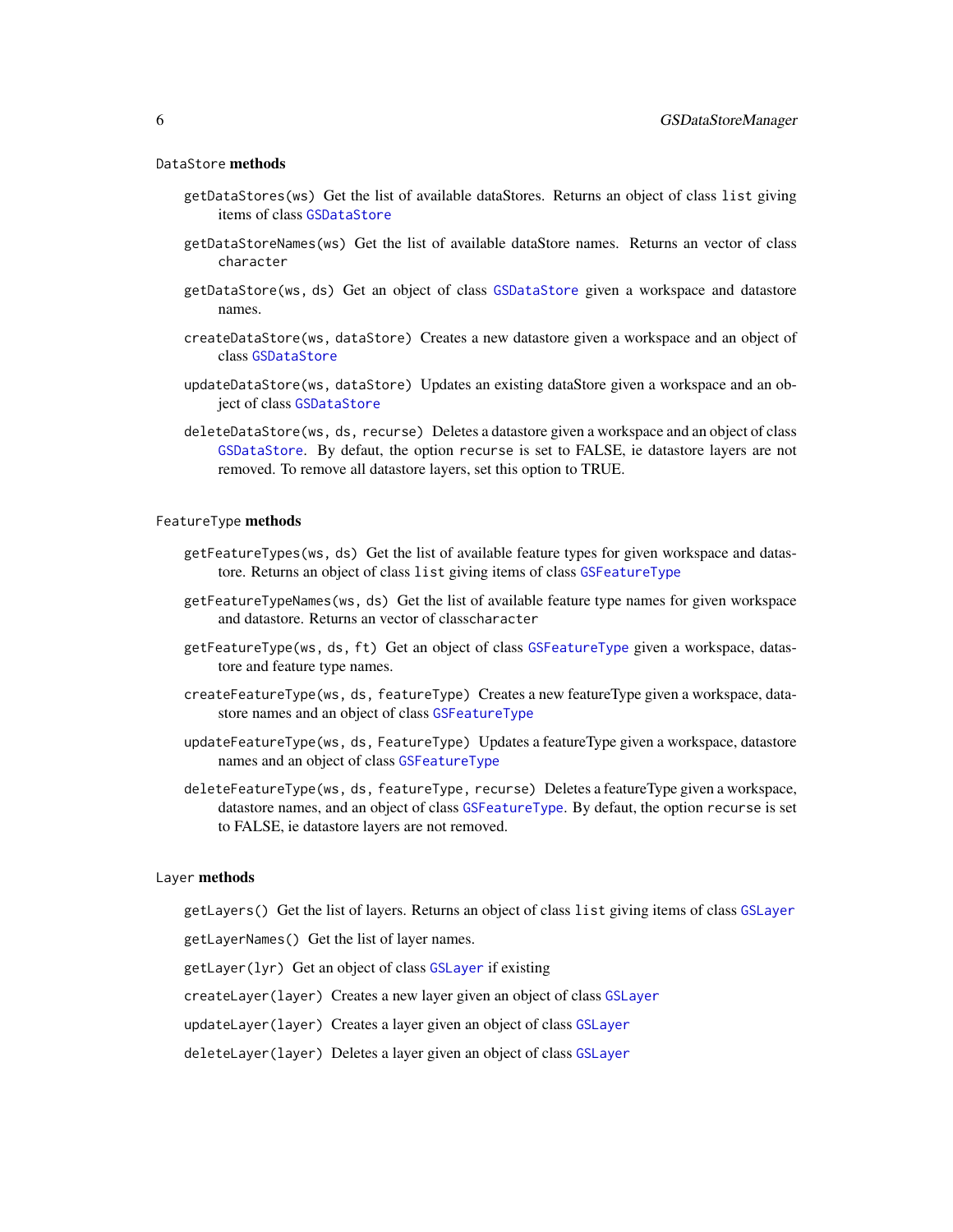# <span id="page-6-0"></span>GSDataStoreManager 7

#### LayerGroup methods

- getLayerGroups() Get the list of layers. Returns an object of class list giving items of class [GSLayer](#page-10-1)
- getLayerGroupNames() Get the list of layer names.
- getLayerGroup(lyr, ws) Get an object of class [GSLayerGroup](#page-12-1) if existing. Can be restrained to a workspace.
- createLayerGroup(layerGroup, ws) Creates a new layer given an object of class [GSLayerGroup](#page-12-1). Can be restrained to a particular workspace.
- updateLayerGroup(layerGroup, ws) Creates a layer given an object of class [GSLayerGroup](#page-12-1). Can be restrained to a particular workspace.
- deleteLayerGroup(layerGroup, ws) Deletes a layer given an object of class [GSLayerGroup](#page-12-1). Can be restrained to a particular workspace.

#### Main Layer user publication methods

- publishLayer(ws, ds, featureType, layer) Publish a web-layer (including the featureType and 'layer' resources), given a workspace, a datastore, providing an object of class GSFeatureType, and GSLayer
- unpublishLayer(ws, ds, lyr) Unpublish a web-layer (including the featureType and 'layer' resources), given a workspace, a datastore, and a layer name

#### Data upload methods

- uploadData(ws, ds, endpoint, extension, configure, update, filename, charset, contentType) Uploads data to a target dataStore
- uploadShapefile(ws, ds, endpoint, configure, update, filename, charset) Uploads a zipped ESRIshapefile to a target dataStore
- uploadProperties(ws, ds, endpoint, configure, update, filename, charset) Uploads a properties file to a target dataStore
- uploadH2(ws, ds, endpoint, configure, update, filename, charset) Uploads a H2 database to a target dataStore
- uploadSpatialite(ws, ds, endpoint, configure, update, filename, charset) Uploads a Spatialite database to a target dataStore
- uploadAppschema(ws, ds, endpoint, configure, update, filename, charset) Uploads a appschema file to a target dataStore
- uploadGeopackage(ws, ds, endpoint, configure, update, filename, charset) Uploads a GeoPackage file to a target dataStore

#### Author(s)

Emmanuel Blondel <emmanuel.blondel1@gmail.com>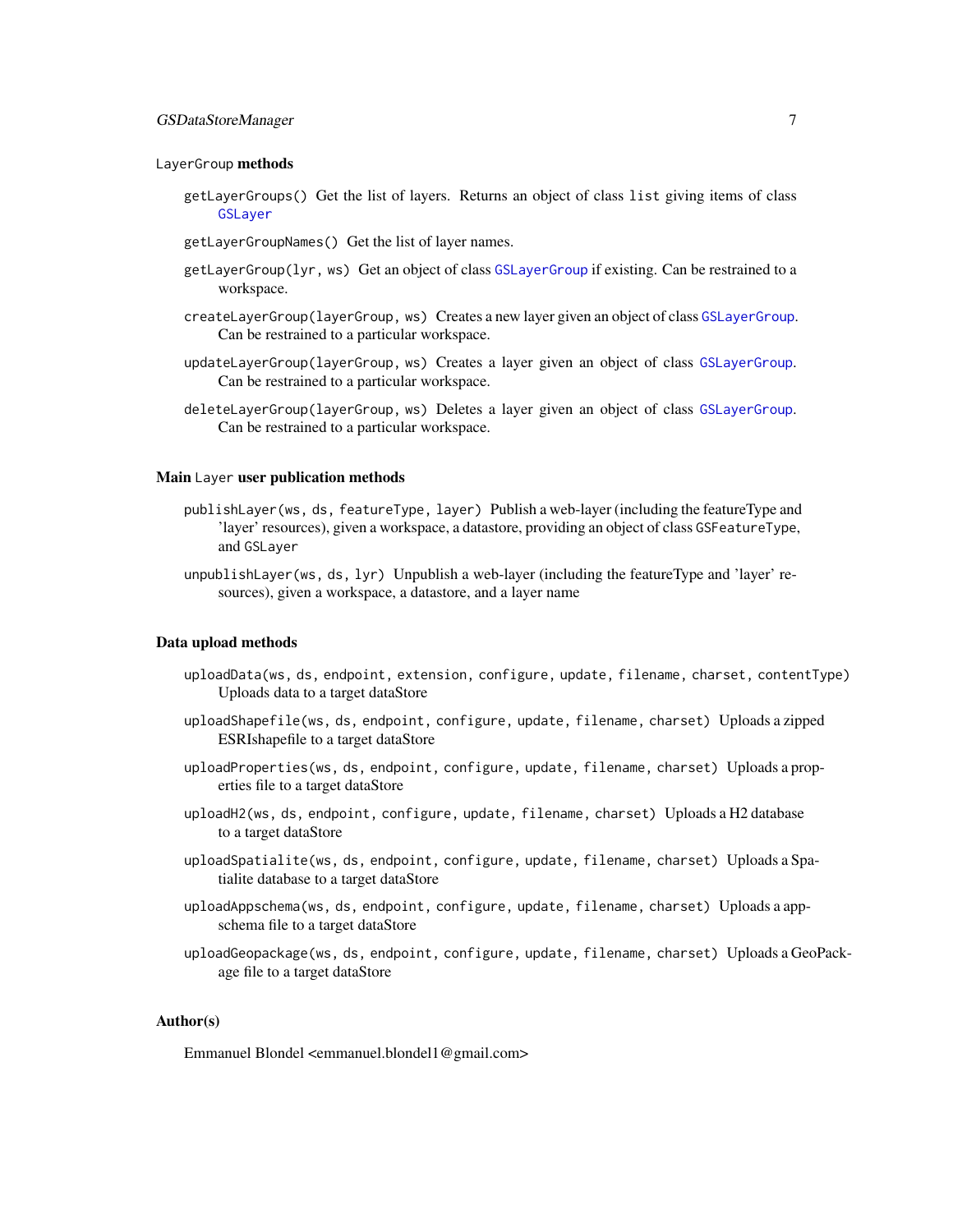#### <span id="page-7-0"></span>Examples

```
## Not run:
  GSDataStoreManager$new("http://localhost:8080/geoserver", "admin", "geoserver")
```
## End(Not run)

GSDimension *A GeoServer dimension*

# Description

This class models a GeoServer resource dimension. This class models a GeoServer feature dimension.

# Format

[R6Class](#page-0-0) object. [R6Class](#page-0-0) object.

# Details

Geoserver REST API Dimension Geoserver REST API FeatureDimension

#### Value

Object of [R6Class](#page-0-0) for modelling a GeoServer dimension Object of [R6Class](#page-0-0) for modelling a GeoServer feature dimension

#### Fields

unitSymbol endAttribute

#### Methods

new(xml) This method is used to instantiate a GSResource

decode(xml) This method is used to decode a GSResource from XML

encode() This method is used to encode a GSFeatureType to XML. Inherited from the generic GSRESTResource encoder

new(xml) This method is used to instantiate a GSResource

decode(xml) This method is used to decode a GSResource from XML

encode() This method is used to encode a GSFeatureType to XML. Inherited from the generic GSRESTResource encoder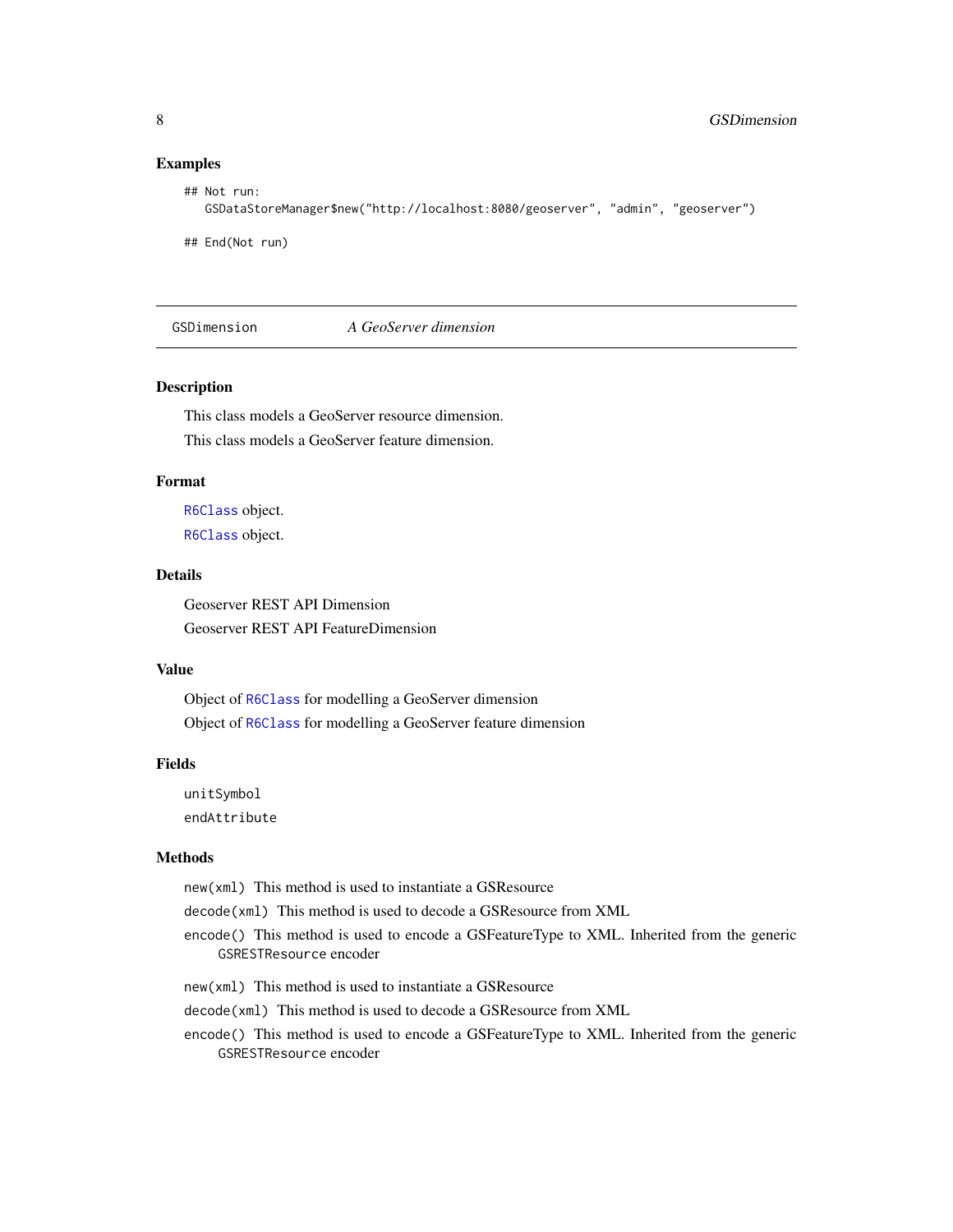# <span id="page-8-0"></span>GSFeatureType 9

#### Author(s)

Emmanuel Blondel <emmanuel.blondel1@gmail.com> Emmanuel Blondel <emmanuel.blondel1@gmail.com>

#### Examples

dim <- GSDimension\$new()

dim <- GSFeatureDimension\$new()

<span id="page-8-1"></span>GSFeatureType *A GeoServer feature type*

#### Description

This class models a GeoServer feature type. This class is to be used for manipulating representations of vector data with GeoServer.

#### Format

[R6Class](#page-0-0) object.

#### Details

Geoserver REST API Resource

# Value

Object of [R6Class](#page-0-0) for modelling a GeoServer feature type

# Methods

new(rootName, xml) This method is used to instantiate a GSResource

decode(xml) This method is used to decode a GSResource from XML

encode() This method is used to encode a GSFeatureType to XML. Inherited from the generic GSRESTResource encoder

setCqlFilter(filter) Sets a CQL filter for the feature type.

setVirtualTable(vt) Sets a virtual table for the feature type.

delVirtualTable() Deletes the virtual table for the feature type

# Author(s)

Emmanuel Blondel <emmanuel.blondel1@gmail.com>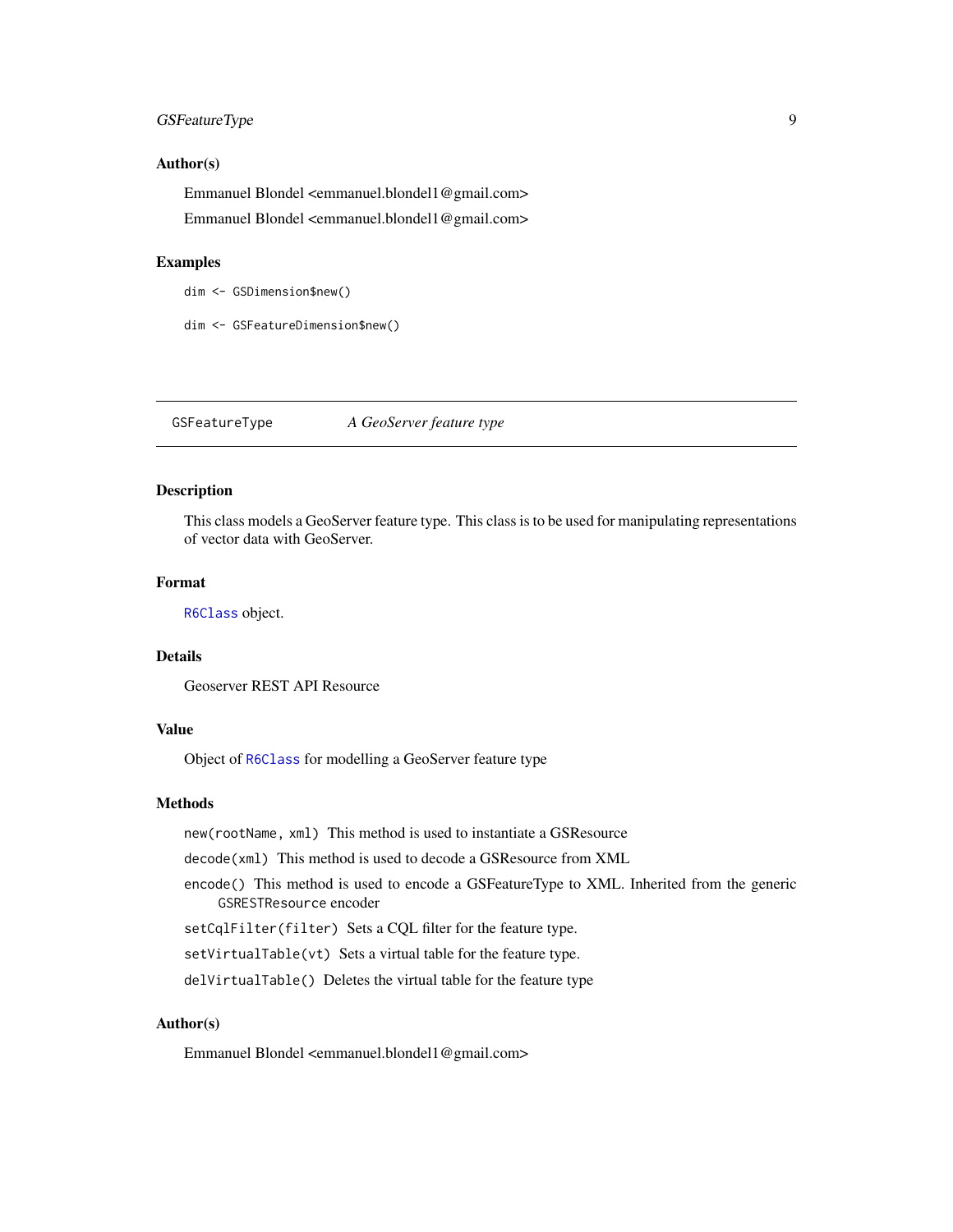#### <span id="page-9-0"></span>Examples

ft <- GSFeatureType\$new()

GSGeoPackageDataStore *Geoserver REST API GeoPackageDataStore*

#### Description

Geoserver REST API GeoPackageDataStore

#### Format

[R6Class](#page-0-0) object.

#### Value

Object of [R6Class](#page-0-0) for modelling a GeoServer GeoPackage dataStore

#### Methods inherited from GSAbstractDBDataStore

setDatabaseType(dbtype) Sets the database type, here "geopkg

setNamespace(namespace) Sets the datastore namespace

setHost(host) Sets the database host

setPort(port) Set the database port

setDatabase(database) Set the database name

setSchema(schema) Set the database schema

setUser(user) Set the database username

setPassword(password) Set the database password

setJndiReferenceName(jndiReferenceName) Set a JNDI reference name

- setExposePrimaryKeys(exposePrimaryKeys) Set TRUE if primary keys have to be exposed to datastore, FALSE otherwise.
- setMaxConnections(maxConnections) Set the maximum number of connections. Default is set to 10.
- setMinConnections(minConnections) Set the minimum number of connections. Default is set to 1.
- setFetchSize(fetchSize) Set the fetch size. Default is set to 10.
- setConnectionTimeout(seconds) Set the connection timeout. Default is set to 20s.
- setValidateConnections(validateConnections) Set TRUE if connections have to be validated, FALSE otherwise.
- setPrimaryKeyMetadataTable(primaryKeyMetadataTable) Set the name of the primaryKey metadata table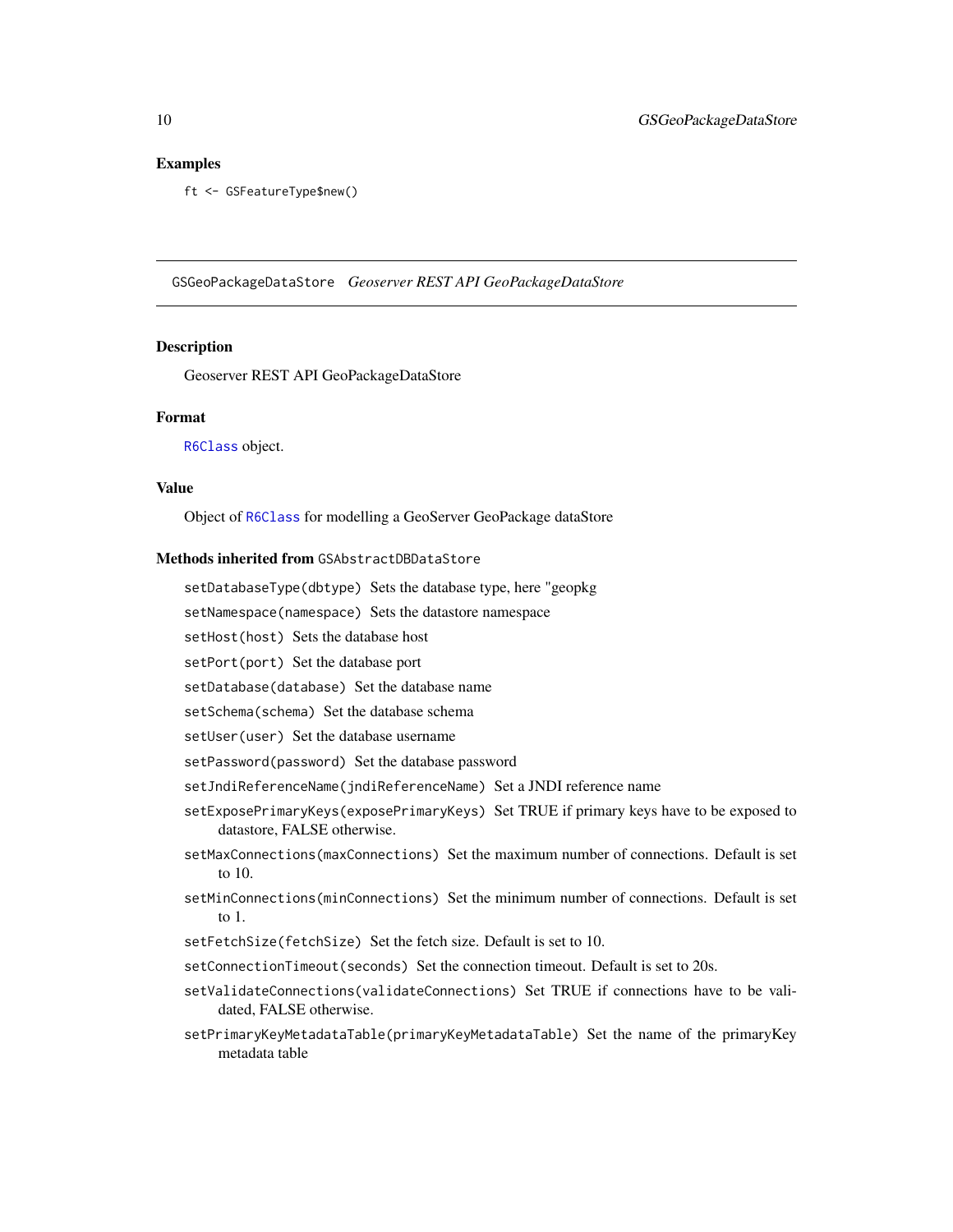#### <span id="page-10-0"></span>GSLayer 11

setLooseBBox(looseBBox) Set losse bbox parameter.

setPreparedStatements(preparedStatements) Set prepared statements

setMaxOpenPreparedStatements(maxOpenPreparedStatements) Set maximum open prepared statements

setEstimatedExtends(estimatedExtends) Set estimatedExtend parameter

setDefautConnectionParameters() Set default connection parameters

#### Methods

new(xml, dataStore, description, enabled, database) Instantiates a GSGeoPackageDataStore object

## Author(s)

Emmanuel Blondel <emmanuel.blondel1@gmail.com>

#### Examples

```
ds <- GSGeoPackageDataStore$new(
 dataStore="ds", description = "des",
 enabled = TRUE, database = NULL
)
```
<span id="page-10-1"></span>GSLayer *A GeoServer layer resource*

#### <span id="page-10-2"></span>Description

This class models a GeoServer layer. This class is to be used for published resource (feature type or coverage).

This class models a GeoServer layer. This class is to be used internally by **geosapi** for configuring layers or layer groups within an object of class GSLayerGroup

This class models a GeoServer style.

# Format

[R6Class](#page-0-0) object. [R6Class](#page-0-0) object. [R6Class](#page-0-0) object.

# **Details**

Geoserver REST API Resource Geoserver REST API Publishable Geoserver REST API Style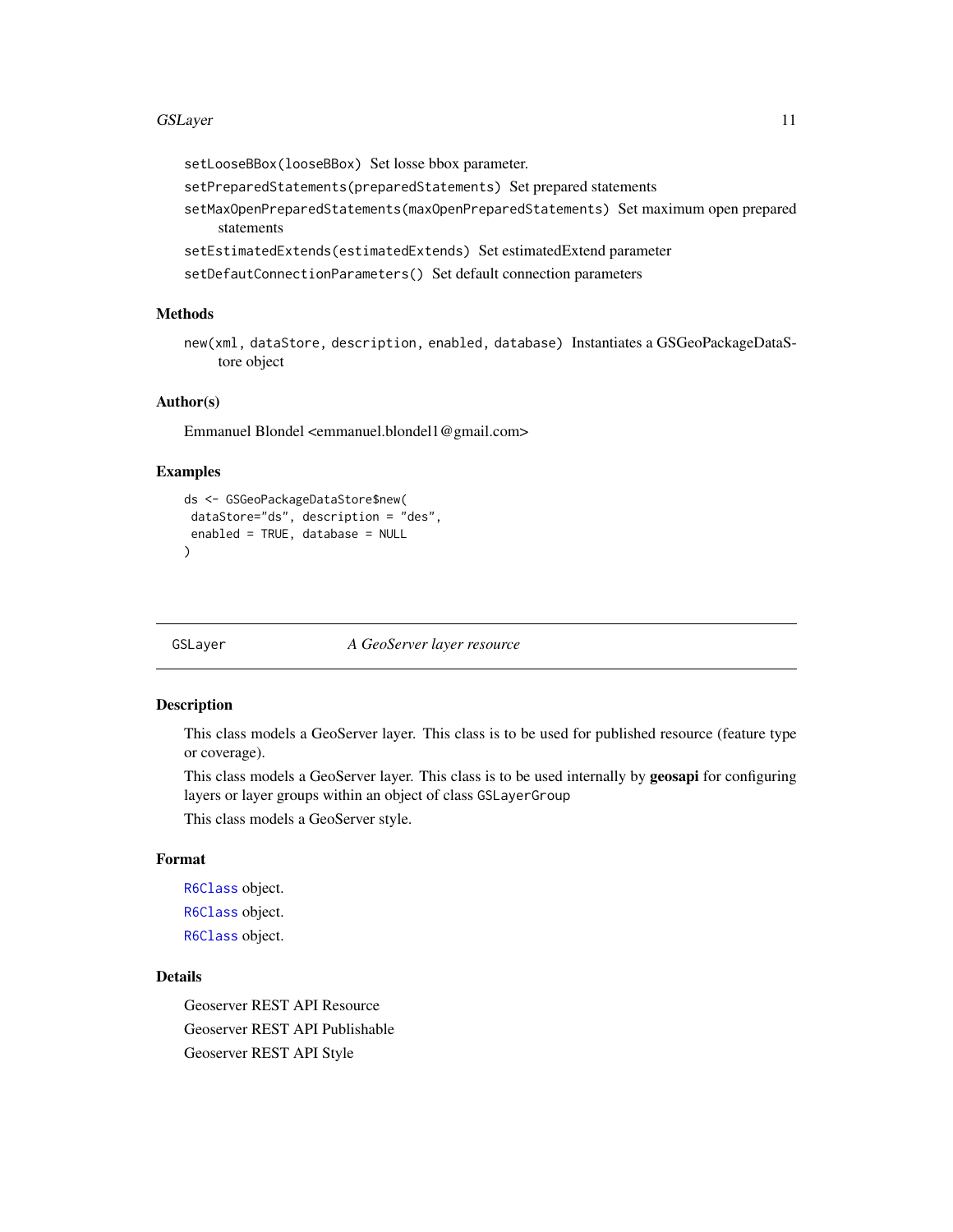# Value

Object of [R6Class](#page-0-0) for modelling a GeoServer layer

Object of [R6Class](#page-0-0) for modelling a GeoServer layer group publishable

Object of [R6Class](#page-0-0) for modelling a GeoServer style

#### Methods

new(rootName, xml) This method is used to instantiate a GSLayer

decode(xml) This method is used to decode a GSLayer from XML

encode() This method is used to encode a GSLayer to XML. Inherited from the generic GSRESTResource encoder

setName(name) Sets the layer name.

setPath(path) Sets the layer path.

setDefaultStyle(style) Sets the default style.

setStyles(styles) Sets a list of optional styles

addStyle(style) Sets an available style. Returns TRUE if set, FALSE otherwise

delStyle(name) Deletes an available. Returns TRUE if deleted, FALSE otherwise

setEnabled(enabled) Sets if the layer is enabled (TRUE) or not (FALSE)

setQueryable(queryable) Sets if the layer is queryable (TRUE) or not (FALSE)

setAdvertised(advertised) Sets if the layer is advertised (TRUE) or not (FALSE)

new(rootName, xml) This method is used to instantiate a GSPublishable

decode(xml) This method is used to decode a GSPublishable

encode() This method is used to encode a GSPublishable to XML. Inherited from the generic GSRESTResource encoder

setName(name) Sets the publishable name.

setType(type) Sets the publishable type.

new(xml) This method is used to instantiate a GS Style

decode(xml) This method is used to decode a GSStyle from XML

encode() This method is used to encode a GSStyle to XML. Inherited from the generic GSRESTResource encoder

#### Author(s)

Emmanuel Blondel <emmanuel.blondel1@gmail.com>

Emmanuel Blondel <emmanuel.blondel1@gmail.com>

Emmanuel Blondel <emmanuel.blondel1@gmail.com>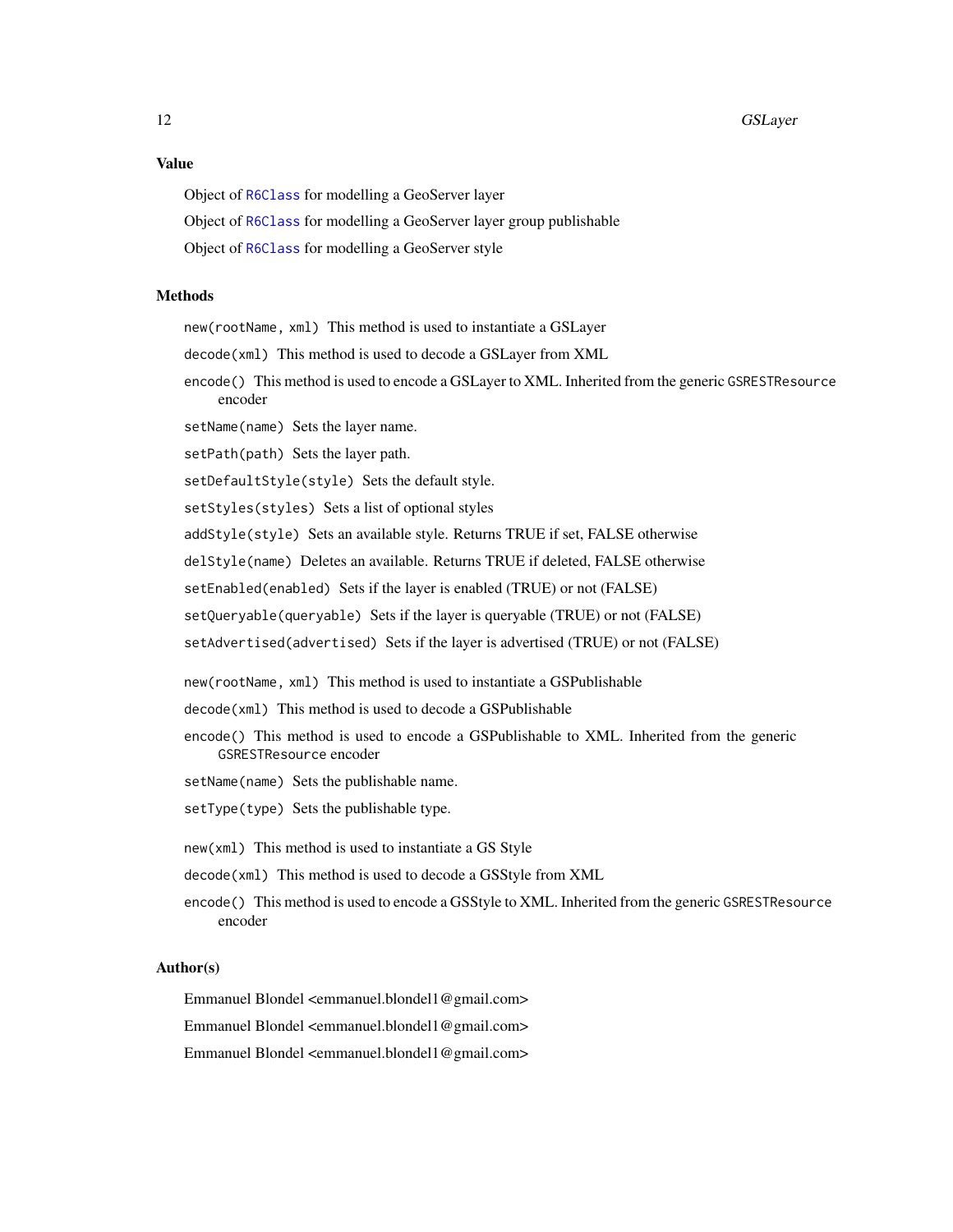# <span id="page-12-0"></span>GSLayerGroup 13

# Examples

```
lyr <- GSLayer$new()
publishable <- GSPublishable$new(name = "name", type = "layer")
lyr <- GSStyle$new()
```
<span id="page-12-1"></span>GSLayerGroup *A GeoServer layergroup resource*

# Description

This class models a GeoServer layer group. This class is to be used for clustering layers into a group.

#### Format

[R6Class](#page-0-0) object.

#### Details

Geoserver REST API LayerGroup

# Value

Object of [R6Class](#page-0-0) for modelling a GeoServer layergroup

# Methods

new(rootName, xml) This method is used to instantiate a GSLayer

decode(xml) This method is used to decode a GSLayer from XML

encode() This method is used to encode a GSLayer to XML. Inherited from the generic GSRESTResource encoder

setName(name) Sets the name.

# setTitle(title) Sets the title.

setAbstract(abstract) Sets the abstract.

setMode(mode) Sets the mode.

setWorkspace(ws) Sets the worksapce

addLayer(layer) Adds a layer

delLayer(layer) Deletes a layer

addLayerGroup(layerGroup) Adds a layer group

delLayerGroup(layerGroup) Deletes a layer group

setStyles(styles) Sets a list of optional styles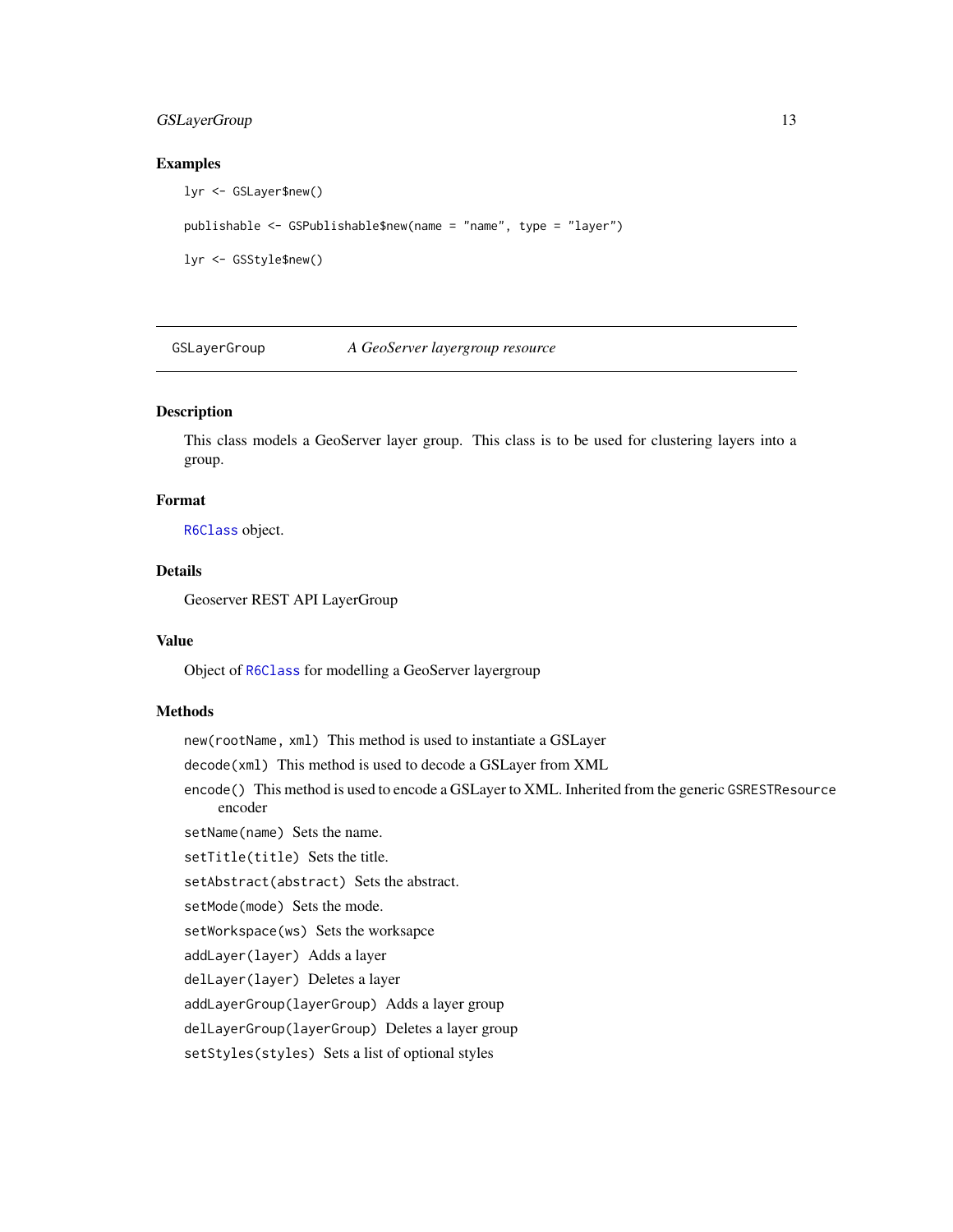addStyle(style) Sets an available style. Returns TRUE if set, FALSE otherwise

delStyle(name) Deletes an available. Returns TRUE if deleted, FALSE otherwise

setMetadataLinks(metadataLinks) Sets a list of GSMetadataLinks

addMetadataLink(metadataLink) Adds a metadataLink

delMetadataLink(metadataLink) Deletes a metadataLink

setBounds(minx, miny, maxx, maxy, bbox, crs) Sets the layer group bounds. Either from coordinates or from a bbox object (matrix).

# Author(s)

Emmanuel Blondel <emmanuel.blondel1@gmail.com>

# Examples

lyr <- GSLayerGroup\$new()

GSManager *Geoserver REST API Manager*

# Description

Geoserver REST API Manager

# Format

[R6Class](#page-0-0) object.

# Value

Object of [R6Class](#page-0-0) with methods for communication with the REST API of a GeoServer instance.

#### Fields

loggerType the type of logger verbose.info if geosapi logs have to be printed verbose.debug if curl logs have to be printed url the Base url of GeoServer version the version of Geoserver. Handled as GSVersion object

<span id="page-13-0"></span>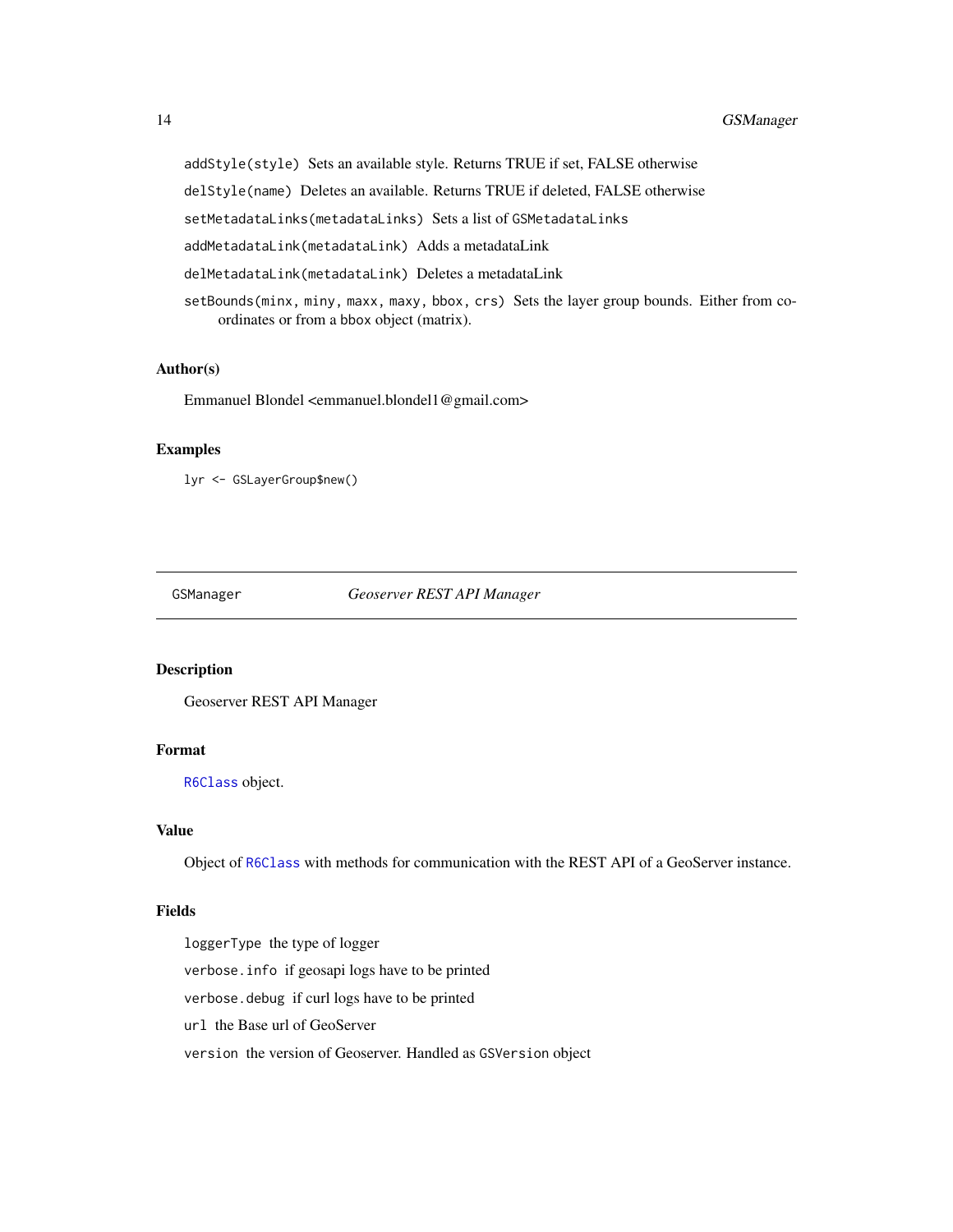## <span id="page-14-0"></span>**Methods**

new(url, user, pwd, logger) This method is used to instantiate a GSManager with the url of the GeoServer and credentials to authenticate (user/pwd). By default, the logger argument will be set to NULL (no logger). This argument accepts two possible values: INFO: to print only geosapi logs, DEBUG: to print geosapi and CURL logs

logger(type, text) Basic logger to report geosapi logs. Used internally

- INFO(text) Logger to report information. Used internally
- WARN(text) Logger to report warnings. Used internally
- ERROR(text) Logger to report errors. Used internally
- getUrl() Get the authentication URL
- connect() This methods attempts a connection to GeoServer REST API. User internally during initialization of GSManager.
- reload() Reloads the GeoServer catalog.

getClassName() Retrieves the name of the class instance

getWorkspaceManager() Retrieves an instance of workspace manager

getNamespaceManager() Retrieves an instance of namespace manager

getDataStoreManager() Retrieves an instance of datastore manager

#### Author(s)

Emmanuel Blondel <emmanuel.blondel1@gmail.com>

#### Examples

```
## Not run:
  GSManager$new("http://localhost:8080/geoserver", "admin", "geoserver")
```
## End(Not run)

GSMetadataLink *A GeoServer resource metadataLink*

#### **Description**

This class models a GeoServer resource metadataLink made of a type (free text e.g. text/xml, text/html), a metadataType (Possible values are ISO19115:2003, FGDC, TC211, 19139, other), and a content: an URL that gives the metadataLink

#### Format

[R6Class](#page-0-0) object.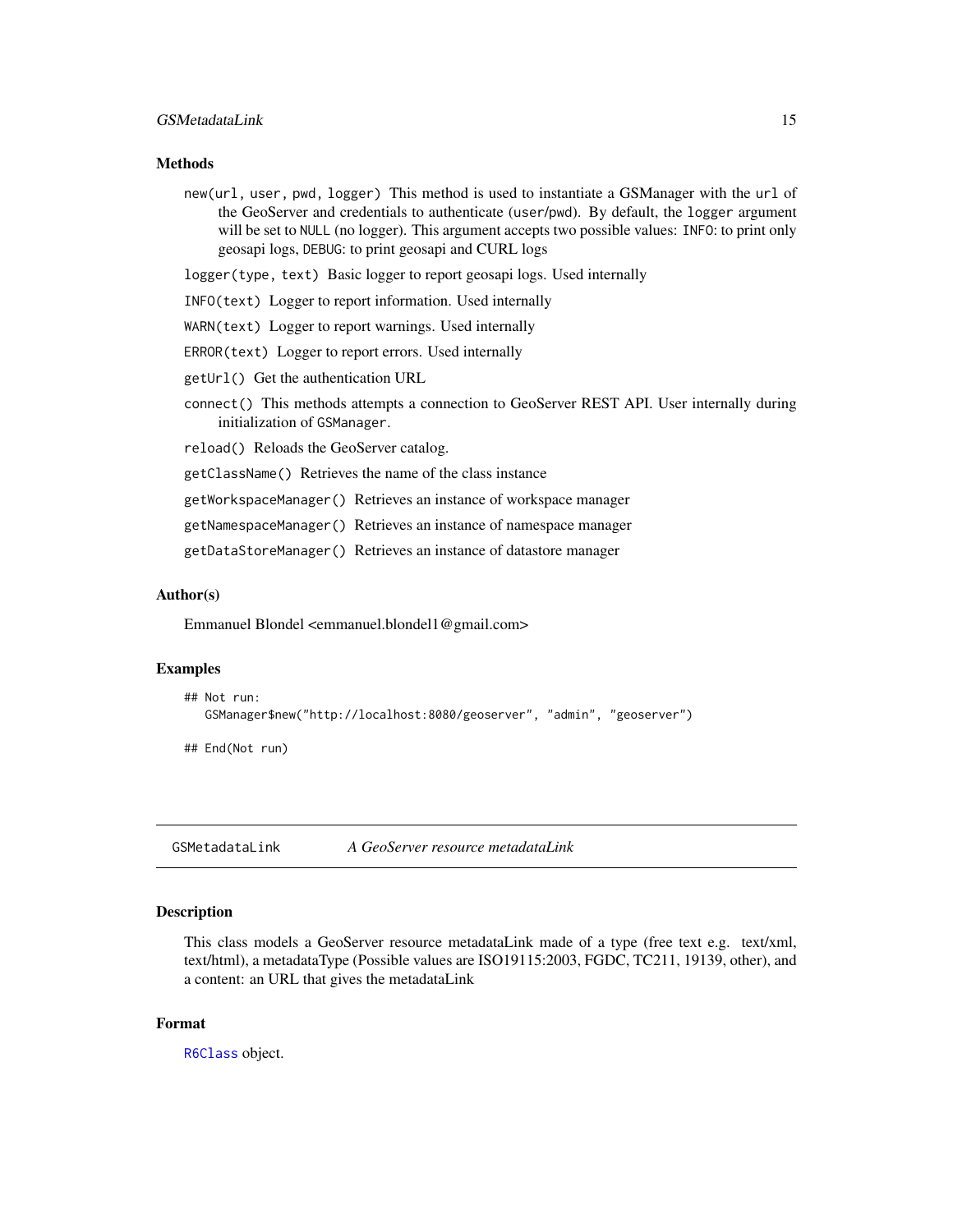# <span id="page-15-0"></span>Details

Geoserver REST API Metadatalink

#### Value

Object of [R6Class](#page-0-0) for modelling a GeoServer resource metadataLink

### Methods

new(xml, type, metadataType, content) This method is used to instantiate a GSMetadataLink decode(xml) This method is used to decode a GSMetadataLink from XML

encode() This method is used to encode a GSMetadataLink to XML. Inherited from the generic GSRESTResource encoder

# Author(s)

Emmanuel Blondel <emmanuel.blondel1@gmail.com>

<span id="page-15-1"></span>GSNamespace *Geoserver REST API Namespace*

# Description

Geoserver REST API Namespace

# Format

[R6Class](#page-0-0) object.

# Value

Object of [R6Class](#page-0-0) for modelling a GeoServer namespace

#### Fields

full

#### Methods

new(xml, prefix, uri) This method is used to instantiate a GSNamespace

decode(xml) This method is used to decode a GSNamespace from XML

encode() This method is used to encode a GSNamespace to XML. Inherited from the generic GSRESTResource encoder

# Author(s)

Emmanuel Blondel <emmanuel.blondel1@gmail.com>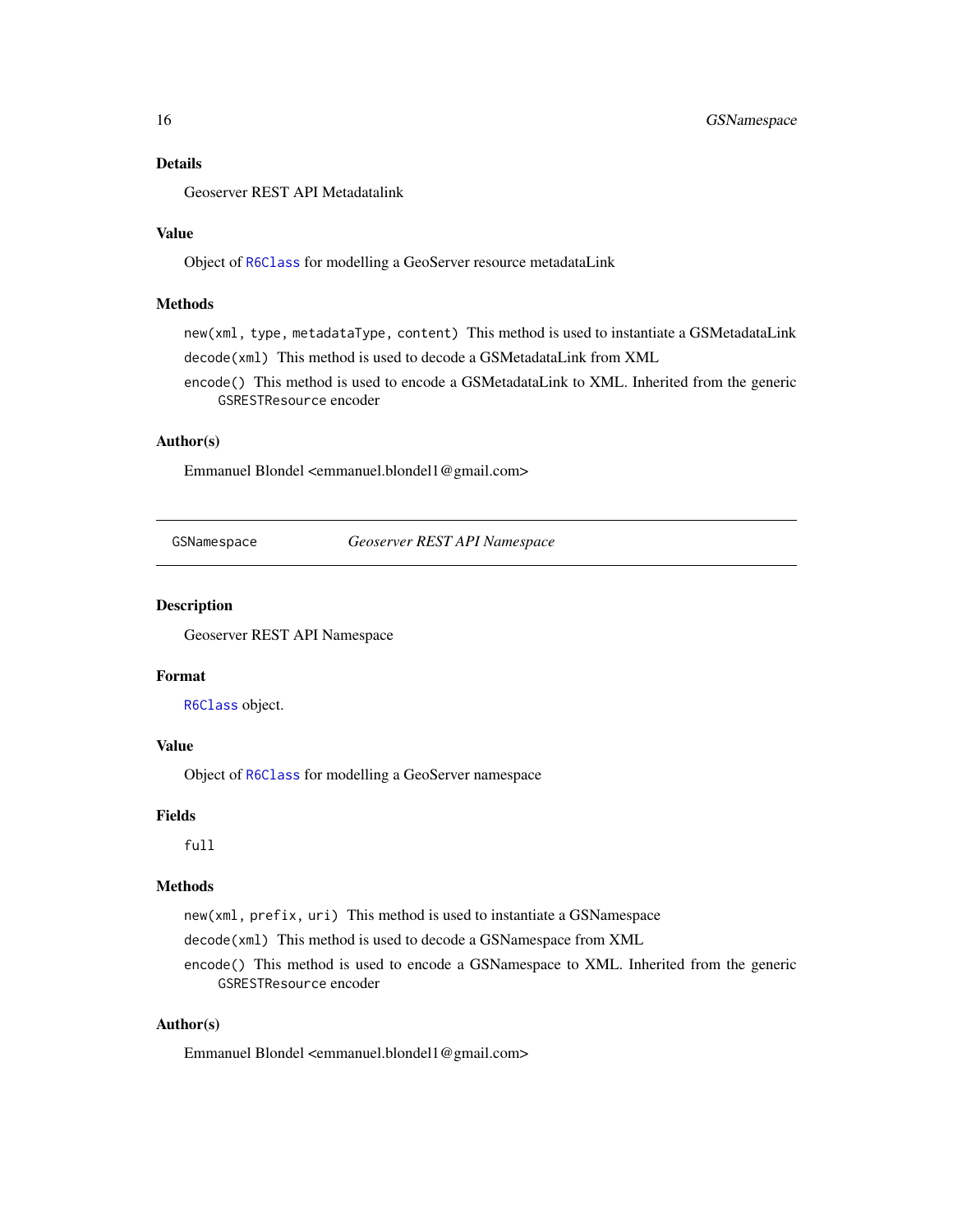# <span id="page-16-0"></span>GSNamespaceManager 17

#### Examples

GSNamespace\$new(prefix = "prefix", uri = "http://prefix")

<span id="page-16-1"></span>GSNamespaceManager *Geoserver REST API Namespace Manager*

#### **Description**

Geoserver REST API Namespace Manager

#### Format

[R6Class](#page-0-0) object.

#### Value

Object of [R6Class](#page-0-0) with methods for managing the namespaces of a GeoServer instance.

#### Methods

- new(url, user, pwd, logger) This method is used to instantiate a GSManager with the url of the GeoServer and credentials to authenticate (user/pwd). By default, the logger argument will be set to NULL (no logger). This argument accepts two possible values: INFO: to print only geosapi logs, DEBUG: to print geosapi and CURL logs
- getNamespaces() Get the list of available namespace. Returns an object of class list containing items of class [GSNamespace](#page-15-1)
- getNamespaceNames() Get the list of available namespace names. Returns an vector of class character
- getNamespace(ns) Get a [GSNamespace](#page-15-1) object given a namespace name.
- createNamespace(prefix, uri) Creates a GeoServer namespace given a prefix, and an optional URI. Returns TRUE if the namespace has been successfully created, FALSE otherwise
- updateNamespace(ns, uri) Updates a GeoServer namespace given a name, and an optional URI. Returns TRUE if the namespace has been successfully updated, FALSE otherwise
- deleteNamespace(ns) Deletes a GeoServer namespace given a name. Returns TRUE if the namespace has been successfully deleted, FALSE otherwise

#### Author(s)

Emmanuel Blondel <emmanuel.blondel1@gmail.com>

#### Examples

## Not run: GSNamespaceManager\$new("http://localhost:8080/geoserver", "admin", "geoserver")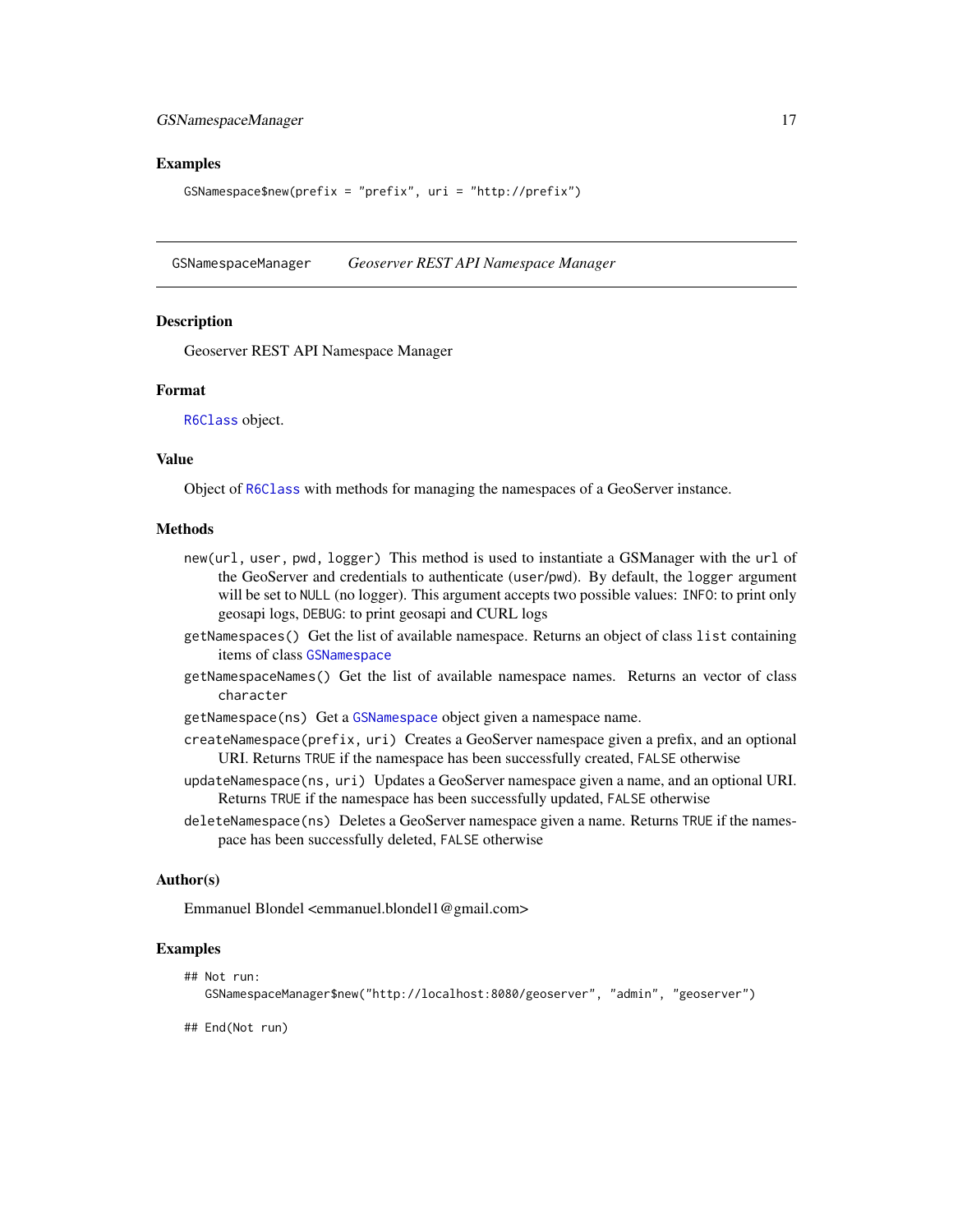<span id="page-17-0"></span>GSOracleNGDataStore *Geoserver REST API OracleNGDataStore*

#### **Description**

Geoserver REST API OracleNGDataStore

# Format

[R6Class](#page-0-0) object.

## Value

Object of [R6Class](#page-0-0) for modelling a GeoServer OracleNG dataStore

# Methods inherited from GSAbstractDBDataStore

setDatabaseType(dbtype) Sets the database type, here "OracleNG"

setNamespace(namespace) Sets the datastore namespace

setHost(host) Sets the database host

setPort(port) Set the database port

setDatabase(database) Set the database name

setSchema(schema) Set the database schema

setUser(user) Set the database username

setPassword(password) Set the database password

setJndiReferenceName(jndiReferenceName) Set a JNDI reference name

- setExposePrimaryKeys(exposePrimaryKeys) Set TRUE if primary keys have to be exposed to datastore, FALSE otherwise.
- setMaxConnections(maxConnections) Set the maximum number of connections. Default is set to 10.
- setMinConnections(minConnections) Set the minimum number of connections. Default is set to 1.
- setFetchSize(fetchSize) Set the fetch size. Default is set to 10.

setConnectionTimeout(seconds) Set the connection timeout. Default is set to 20s.

- setValidateConnections(validateConnections) Set TRUE if connections have to be validated, FALSE otherwise.
- setPrimaryKeyMetadataTable(primaryKeyMetadataTable) Set the name of the primaryKey metadata table
- setLooseBBox(looseBBox) Set losse bbox parameter.
- setPreparedStatements(preparedStatements) Set prepared statements
- setMaxOpenPreparedStatements(maxOpenPreparedStatements) Set maximum open prepared statements
- setEstimatedExtends(estimatedExtends) Set estimatedExtend parameter
- setDefautConnectionParameters() Set default connection parameters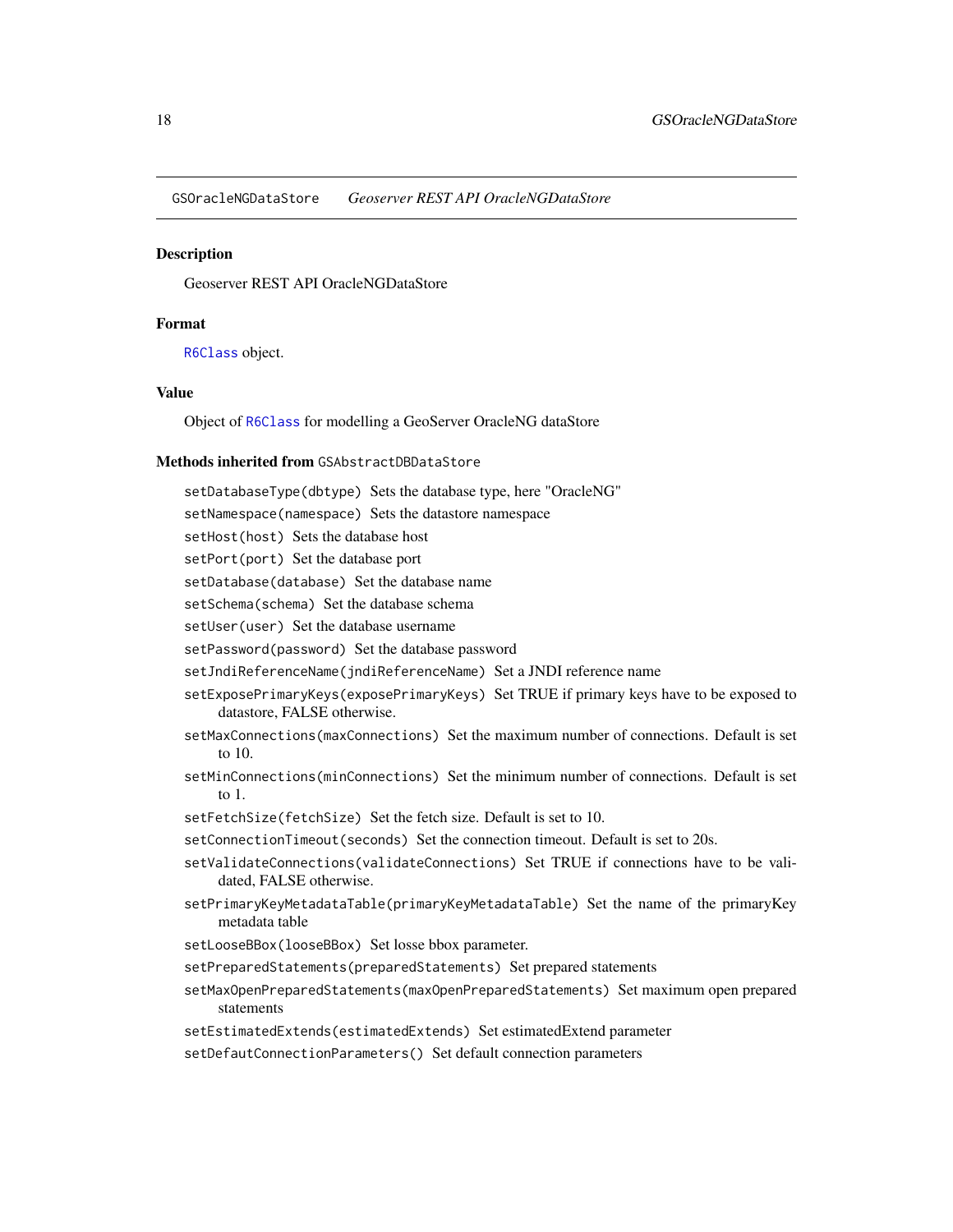# <span id="page-18-0"></span>GSPostGISDataStore 19

# Methods

new(xml, dataStore, description, enabled) Instantiates a GSOracleNGDataStore object

#### Author(s)

Emmanuel Blondel <emmanuel.blondel1@gmail.com>

#### Examples

```
GSOracleNGDataStore$new(dataStore="ds", description = "des", enabled = TRUE)
```
GSPostGISDataStore *Geoserver REST API PostGISDataStore*

#### **Description**

Geoserver REST API PostGISDataStore

# Format

[R6Class](#page-0-0) object.

# Value

Object of [R6Class](#page-0-0) for modelling a GeoServer PostGIS dataStore

#### Methods inherited from GSAbstractDBDataStore

setDatabaseType(dbtype) Sets the database type, here "postgis"

setNamespace(namespace) Sets the datastore namespace

setHost(host) Sets the database host

setPort(port) Set the database port

setDatabase(database) Set the database name

setSchema(schema) Set the database schema

setUser(user) Set the database username

setPassword(password) Set the database password

setJndiReferenceName(jndiReferenceName) Set a JNDI reference name

- setExposePrimaryKeys(exposePrimaryKeys) Set TRUE if primary keys have to be exposed to datastore, FALSE otherwise.
- setMaxConnections(maxConnections) Set the maximum number of connections. Default is set to 10.
- setMinConnections(minConnections) Set the minimum number of connections. Default is set to 1.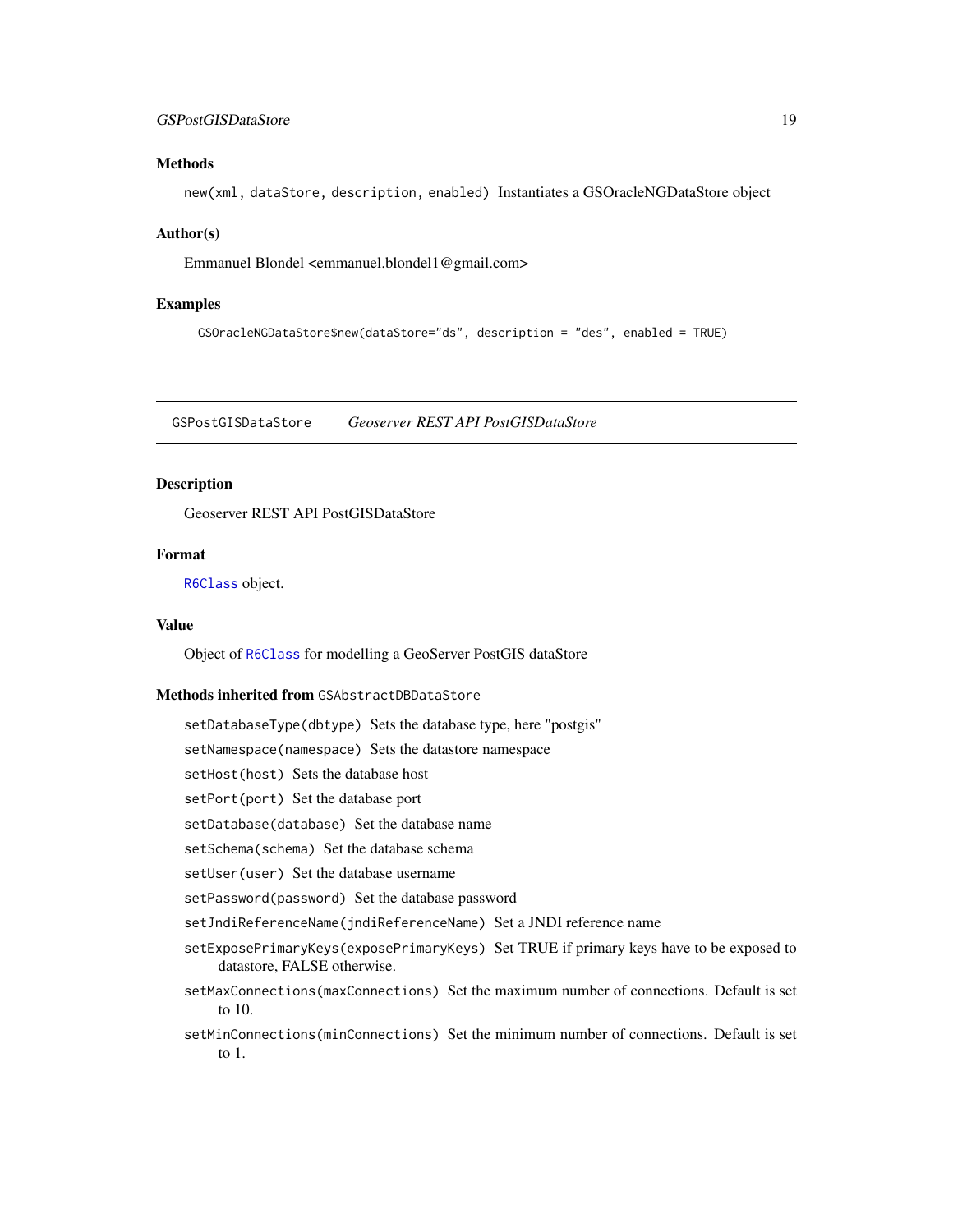- <span id="page-19-0"></span>setFetchSize(fetchSize) Set the fetch size. Default is set to 10.
- setConnectionTimeout(seconds) Set the connection timeout. Default is set to 20s.
- setValidateConnections(validateConnections) Set TRUE if connections have to be validated, FALSE otherwise.
- setPrimaryKeyMetadataTable(primaryKeyMetadataTable) Set the name of the primaryKey metadata table

setLooseBBox(looseBBox) Set losse bbox parameter.

setPreparedStatements(preparedStatements) Set prepared statements

setMaxOpenPreparedStatements(maxOpenPreparedStatements) Set maximum open prepared statements

setEstimatedExtends(estimatedExtends) Set estimatedExtend parameter

setDefautConnectionParameters() Set default connection parameters

#### Methods

new(xml, dataStore, description, enabled) Instantiates a GSPostGISDataStore object

#### Author(s)

Emmanuel Blondel <emmanuel.blondel1@gmail.com>

#### Examples

```
GSPostGISDataStore$new(dataStore="ds", description = "des", enabled = TRUE)
```
GSResource *A GeoServer abstract resource*

#### Description

This class models an abstract GeoServer resource. This class is used internally for modelling instances of class GSFeatureType or GSCoverage

# Format

[R6Class](#page-0-0) object.

#### Details

Geoserver REST API Resource

#### Value

Object of [R6Class](#page-0-0) for modelling a GeoServer resource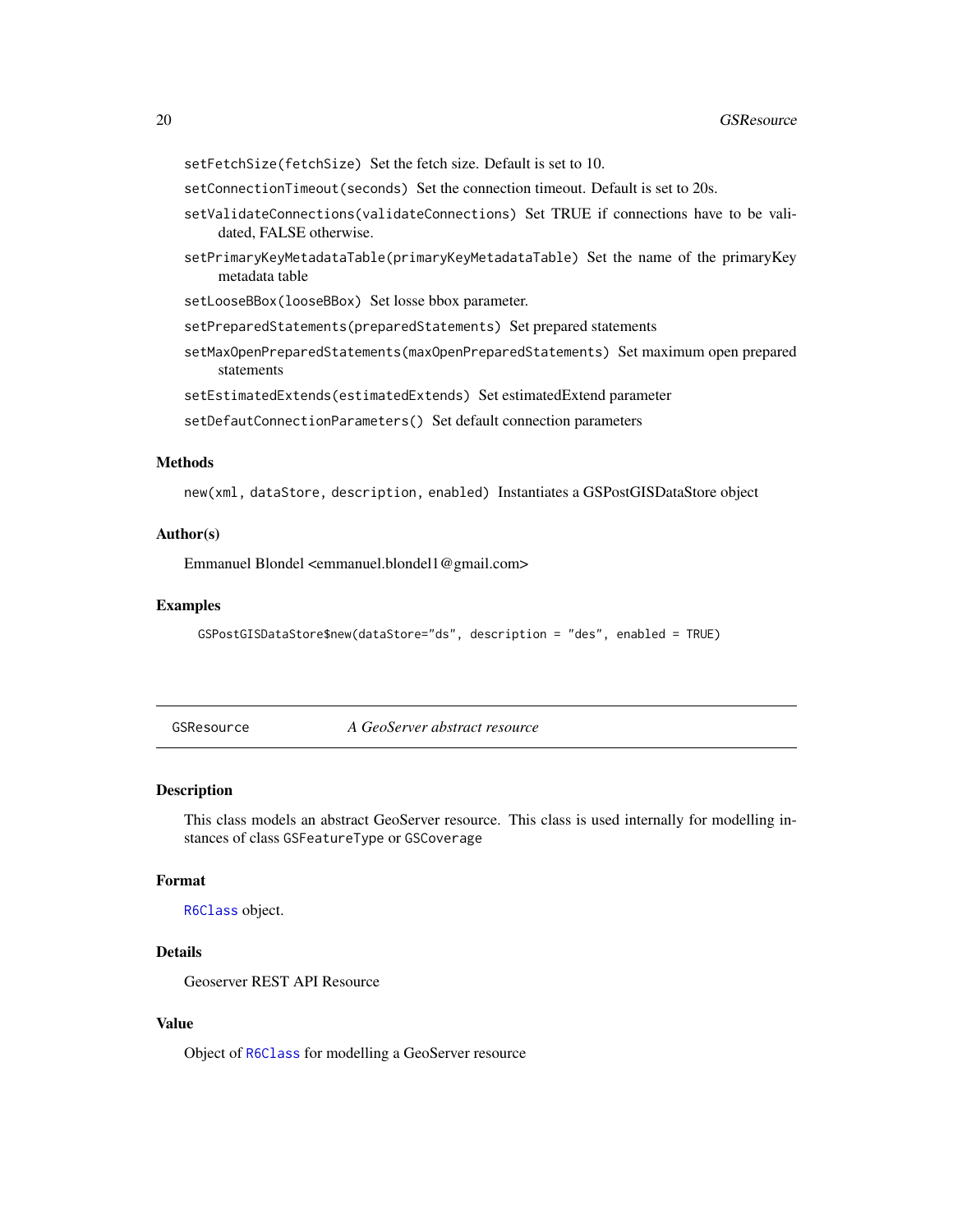#### GSResource 21

# Fields

nativeBoundingBox

#### Methods

new(rootName, xml) This method is used to instantiate a GSResource

- decode(xml) This method is used to decode a GSResource from XML
- encode() This method is used to encode a GSResource to XML. Inherited from the generic GSRESTResource encoder

setEnabled(enabled) Sets if the resource is enabled or not in GeoServer

setName(name) Sets the resource name

setNativeName(nativeName) Sets the resource native name

setTitle(title) Sets the resource title

setDescription(description) Sets the resource description

setAbstract(abstract) Sets the resource abstract

setKeywords(keywords) Sets a list of keywords

addKeyword(keyword) Sets a keyword. Returns TRUE if set, FALSE otherwise

delKeyword(keyword) Deletes a keyword. Returns TRUE if deleted, FALSE otherwise

setMetadataLinks(metadataLinks) Sets a list of GSMetadataLinks

addMetadataLink(metadataLink) Adds a metadataLink

delMetadataLink(metadataLink) Deletes a metadataLink

setNativeCRS(nativeCRS) Sets the resource nativeCRS

setSrs(srs) Sets the resource srs

- setNativeBoundingBox(minx, miny, maxx, maxy, bbox, crs) Sets the resource nativeBoundingBox. Either from coordinates or from a bbox object (matrix).
- setLatLonBoundingBox(minx, miny, maxx, maxy, bbox, crs) Sets the resource latLonBoundingBox. Either from coordinates or from a bbox object (matrix).

setProjectionPolicy(policy) Sets the resource projection policy

#### Author(s)

Emmanuel Blondel <emmanuel.blondel1@gmail.com>

#### Examples

res <- GSResource\$new(rootName = "featureType")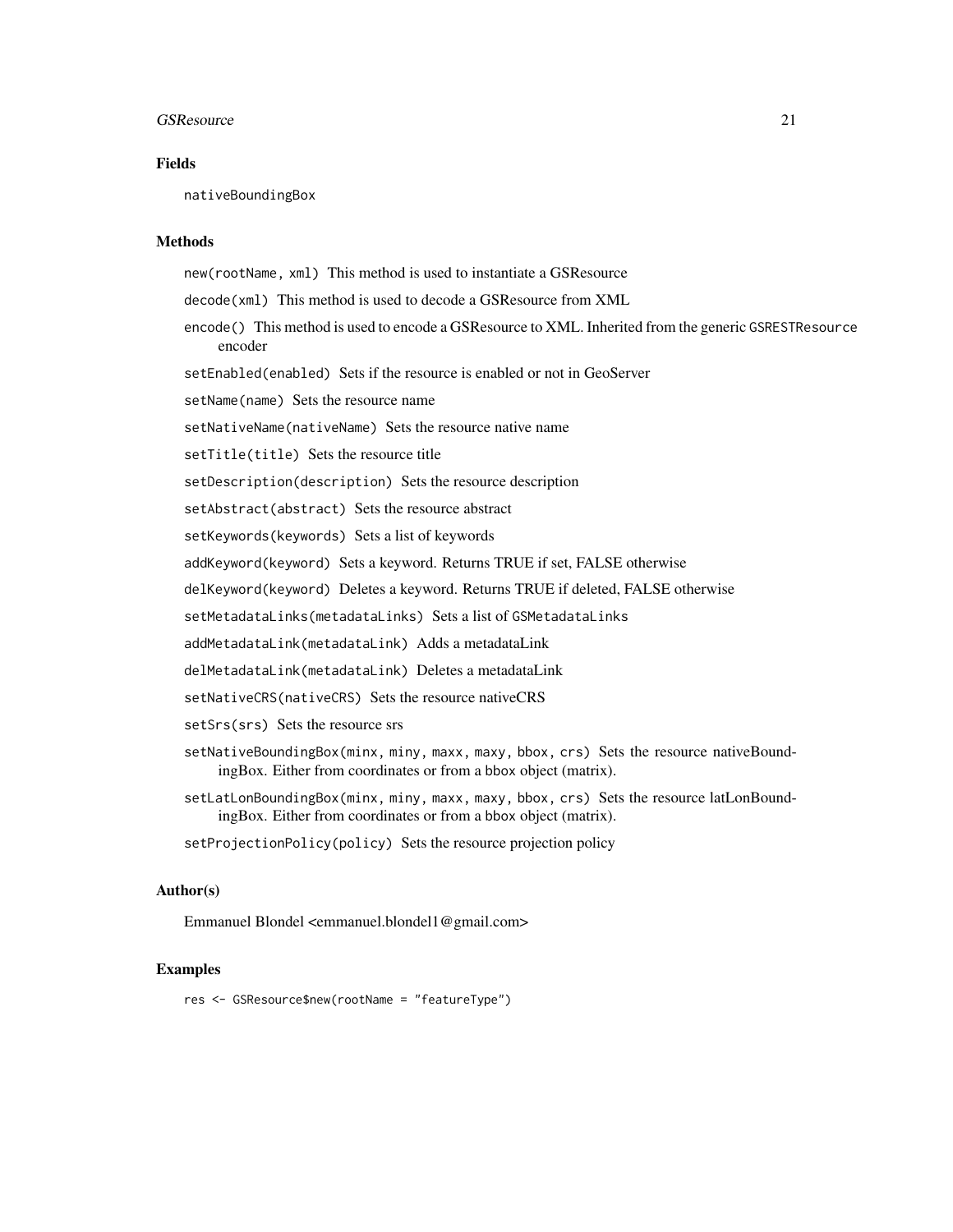<span id="page-21-0"></span>

Geoserver REST API XML entry set

# Format

[R6Class](#page-0-0) object.

# Value

Object of [R6Class](#page-0-0) for modelling a entry set

#### Fields

entryset

# Methods

new(xml) This method is used to instantiate a GSDataStore decode(xml) This method is used to decode a GSRESTEntrySet from XML encode() This method is used to encode a GSRESTEntrySet as XML setEntryset(entryset) Sets an entryset (list) addEntry(key, value) Adds an entry (key/value pair). Returns TRUE if added, FALSE otherwise setEntry(key, value) Sets an entry (key/value pair). delEntry(key) Deletes an entry by key. Returns TRUE if removed, FALSE otherwise

# Author(s)

Emmanuel Blondel <emmanuel.blondel1@gmail.com>

GSRESTResource *Geoserver REST API REST Resource interface*

# Description

Geoserver REST API REST Resource interface

# Format

[R6Class](#page-0-0) object.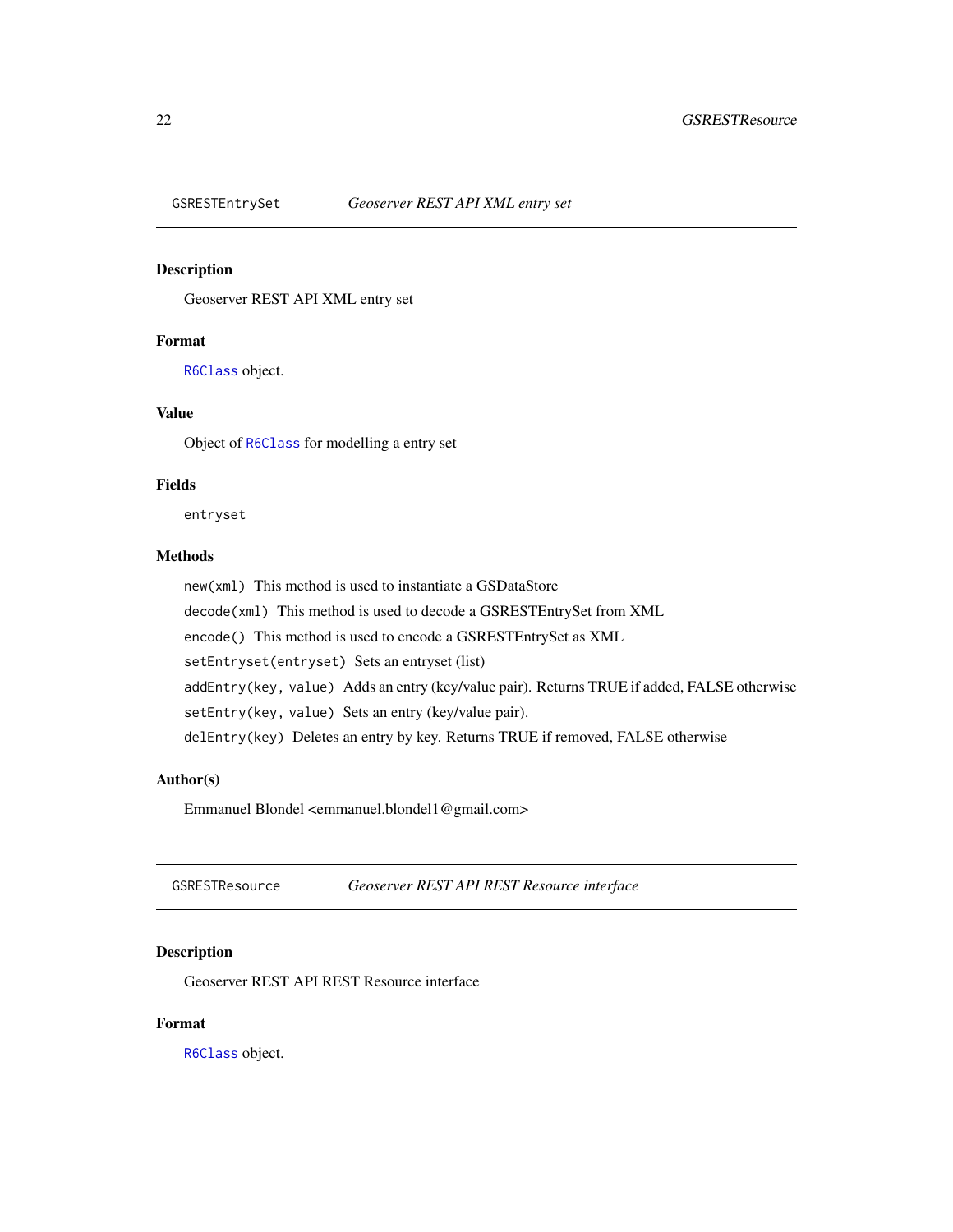#### <span id="page-22-0"></span>GSServiceManager 23

# Value

Object of [R6Class](#page-0-0) for modelling a GeoServer REST resource interface

#### Abstract Methods

new() This method is used to instantiate a GSRESTResource decode(xml) Decodes a GS\* R6 object from XML representation encode() Encodes a GS\* R6 object to XML representation

# Author(s)

Emmanuel Blondel <emmanuel.blondel1@gmail.com>

GSServiceManager *Geoserver REST API Service Manager*

# **Description**

Geoserver REST API Service Manager

#### Format

[R6Class](#page-0-0) object.

#### Value

Object of [R6Class](#page-0-0) with methods for managing GeoServer services

#### **Constructor**

- new(url, user, pwd, logger) This method is used to instantiate a GSManager with the url of the GeoServer and credentials to authenticate (user/pwd). By default, the logger argument will be set to NULL (no logger). This argument accepts two possible values: INFO: to print only geosapi logs, DEBUG: to print geosapi and CURL logs
- getServiceSettings(service, ws) Get the service settings. To get the service settings for a specific workspace, specify the workspace name as ws parameter, otherwise global settings are retrieved.
- getWmsSettings(ws) Get WMS settings. To get the WMS settings for a specific workspace, specify the workspace name as ws parameter, otherwise global settings are retrieved.
- getWfsSettings(ws) Get WFS settings. To get the WFS settings for a specific workspace, specify the workspace name as ws parameter, otherwise global settings are retrieved.
- getWcsSettings(ws) Get WCS settings. To get the WCS settings for a specific workspace, specify the workspace name as ws parameter, otherwise global settings are retrieved.
- updateServiceSettings(serviceSettings, service, ws) Updates the service settings with an object of class GSServiceSetting. An optional workspace name ws can be specified to update service settings applying to a workspace.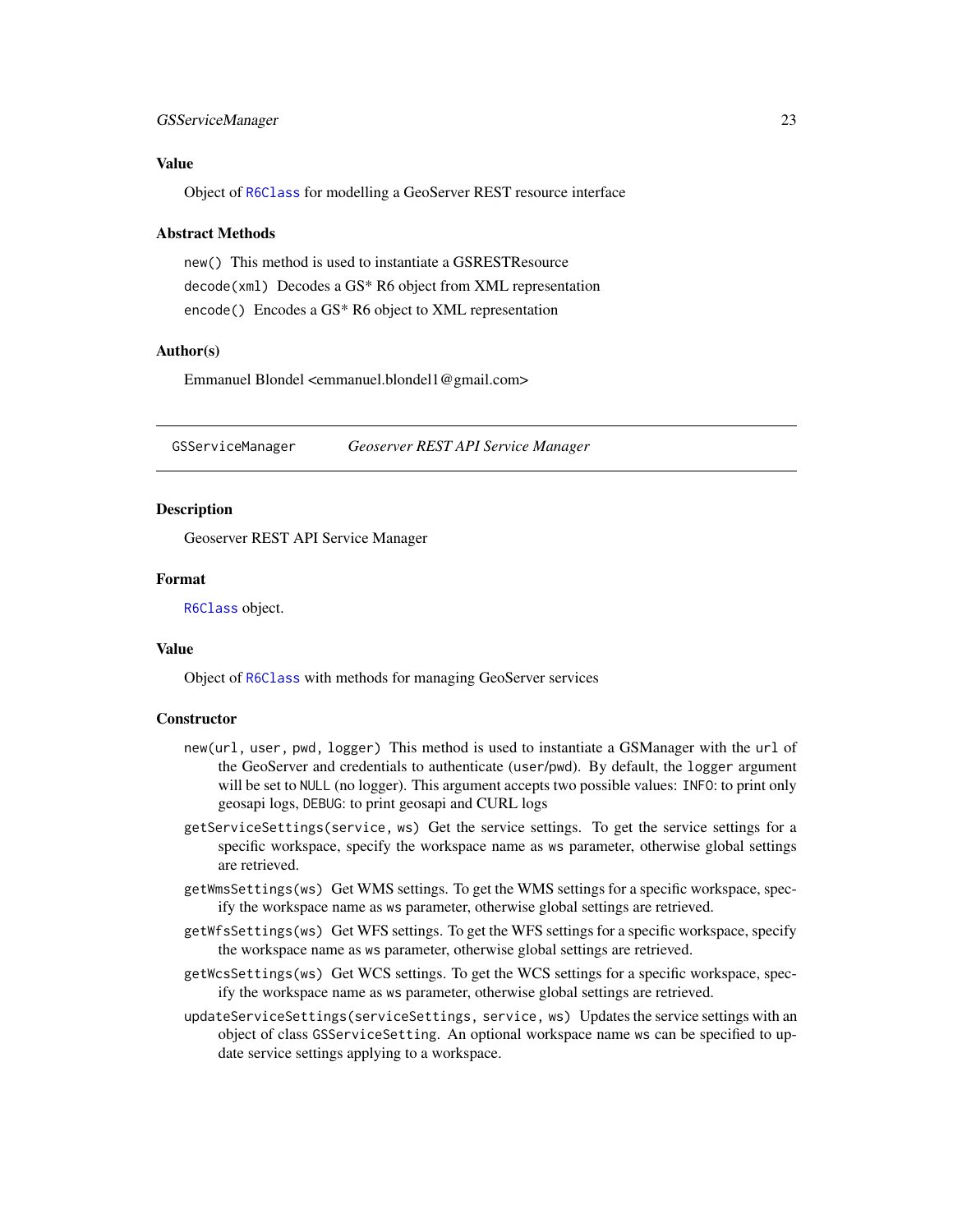- <span id="page-23-0"></span>deleteServiceSettings(service, ws) Deletes the service settings. This method is used internally by geosapi for disabling a service setting at workspace level.
- updateWmsSettings(serviceSettings, ws) Updates the WMS settings with an object of class GSServiceSetting. An optional workspace name ws can be specified to update WMS settings applying to a workspace.
- updateWfsSettings(serviceSettings, ws) Updates the WFS settings with an object of class GSServiceSetting. An optional workspace name ws can be specified to update WFS settings applying to a workspace.
- updateWcsSettings(serviceSettings, ws) Updates the WCS settings with an object of class GSServiceSettings. An optional workspace name ws can be specified to update WCS settings applying to a workspace.
- enableWMS(ws) Enables the WMS, either globally, or for a given workspace (optional)
- enableWFS(ws) Enables the WFS, either globally, or for a given workspace (optional)
- enableWCS(ws) Enables the WCS, either globally, or for a given workspace (optional)
- disableServiceSettings(service, ws) Disables a service, either globally, or for a given workspace (optional). For a global service setting, an UPDATE operation will be applied, while for a workspace service setting, a DELETE operation is applied.
- disableWMS(ws) Disables the WMS, either globally, or for a given workspace (optional)
- disableWFS(ws) Disables the WFS, either globally, or for a given workspace (optional)

disableWCS(ws) Disables the WCS, either globally, or for a given workspace (optional)

#### Author(s)

Emmanuel Blondel <emmanuel.blondel1@gmail.com>

#### Examples

```
## Not run:
  GSServiceManager$new("http://localhost:8080/geoserver", "admin", "geoserver")
```
## End(Not run)

GSServiceSettings *A GeoServer service settings resource*

#### Description

This class models a GeoServer OWS service settings.

# Format

[R6Class](#page-0-0) object.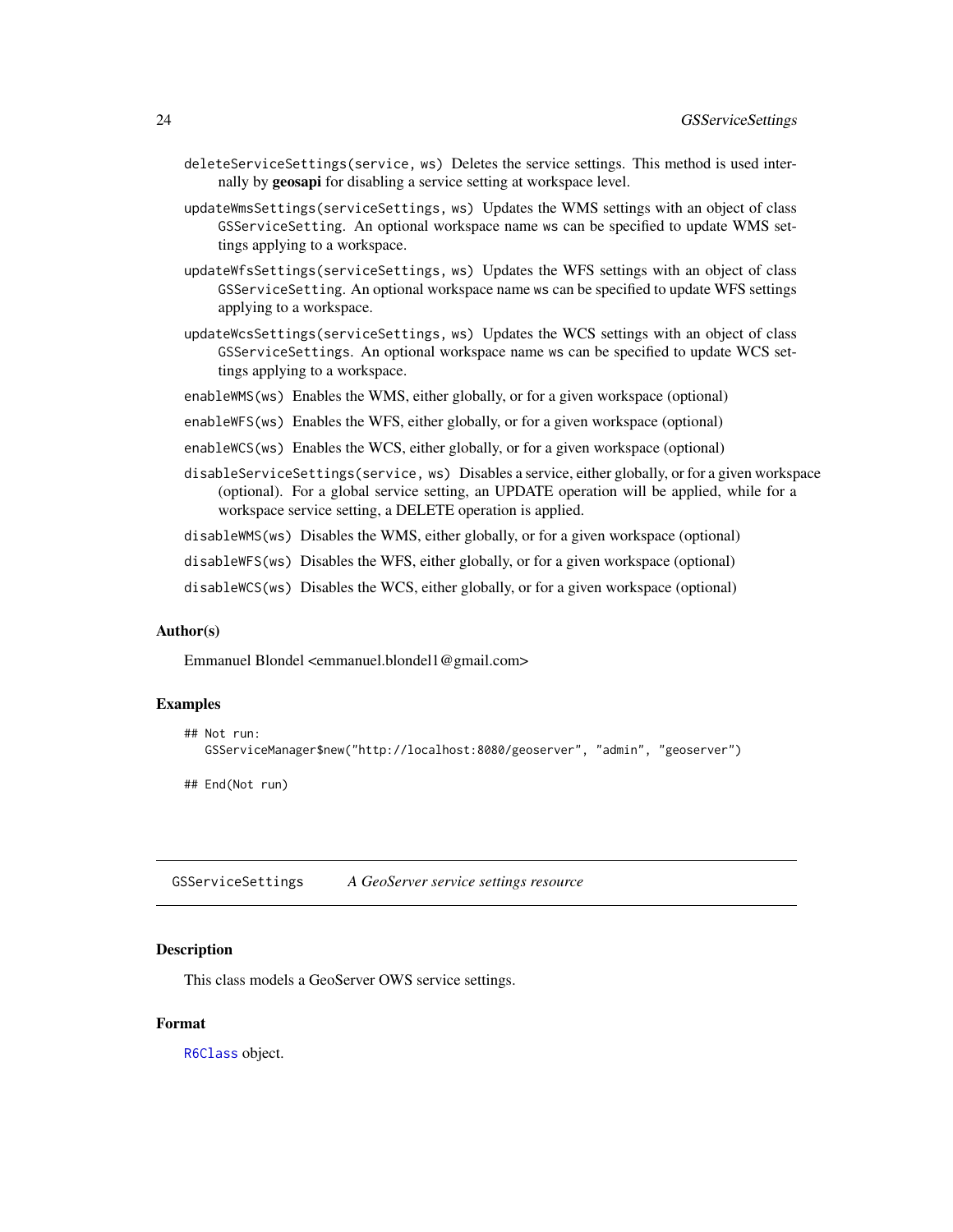#### GSServiceSettings 25

#### Details

Geoserver REST API Service Setting

# Value

Object of [R6Class](#page-0-0) for modelling a GeoServer OWS service setting

# Fields

verbose

# Methods

new(rootName, xml) This method is used to instantiate a GSServiceSettings. This settings object is required to model/manipulate an OGC service configuration, using the method GSManager\$updateServiceSett: or derivates.

decode(xml) This method is used to decode a GSServiceSettings from XML

encode() This method is used to encode a GSServiceSettings to XML. Inherited from the generic GSRESTResource encoder

setEnabled(enabled) Sets if the service is enabled (TRUE) or not (FALSE)

setCiteCompliant(citeCompliant) Sets if the service is compliant with CITE (TRUE) or not (FALSE)

setName(name) Sets the service name

setTitle(title) Sets the service title

setAbstract(abstract) Sets the service abstract

setMaintainer(maintainer) Sets the service maintainer

setKeywords(keywords) Sets a list of keywords

addKeyword(keyword) Sets a keyword. Returns TRUE if set, FALSE otherwise

delKeyword(keyword) Deletes a keyword. Returns TRUE if deleted, FALSE otherwise

setOnlineResource(onlineResource) Sets the online resource

setSchemaBaseURL(schemaBaseURL) Sets the schema base URL. Default is http://schemas.opengis.net

setVerbose(verbose) Sets verbose

#### Author(s)

Emmanuel Blondel <emmanuel.blondel1@gmail.com>

```
settings <- GSServiceSettings$new(service = "WMS")
settings$setEnabled(TRUE)
```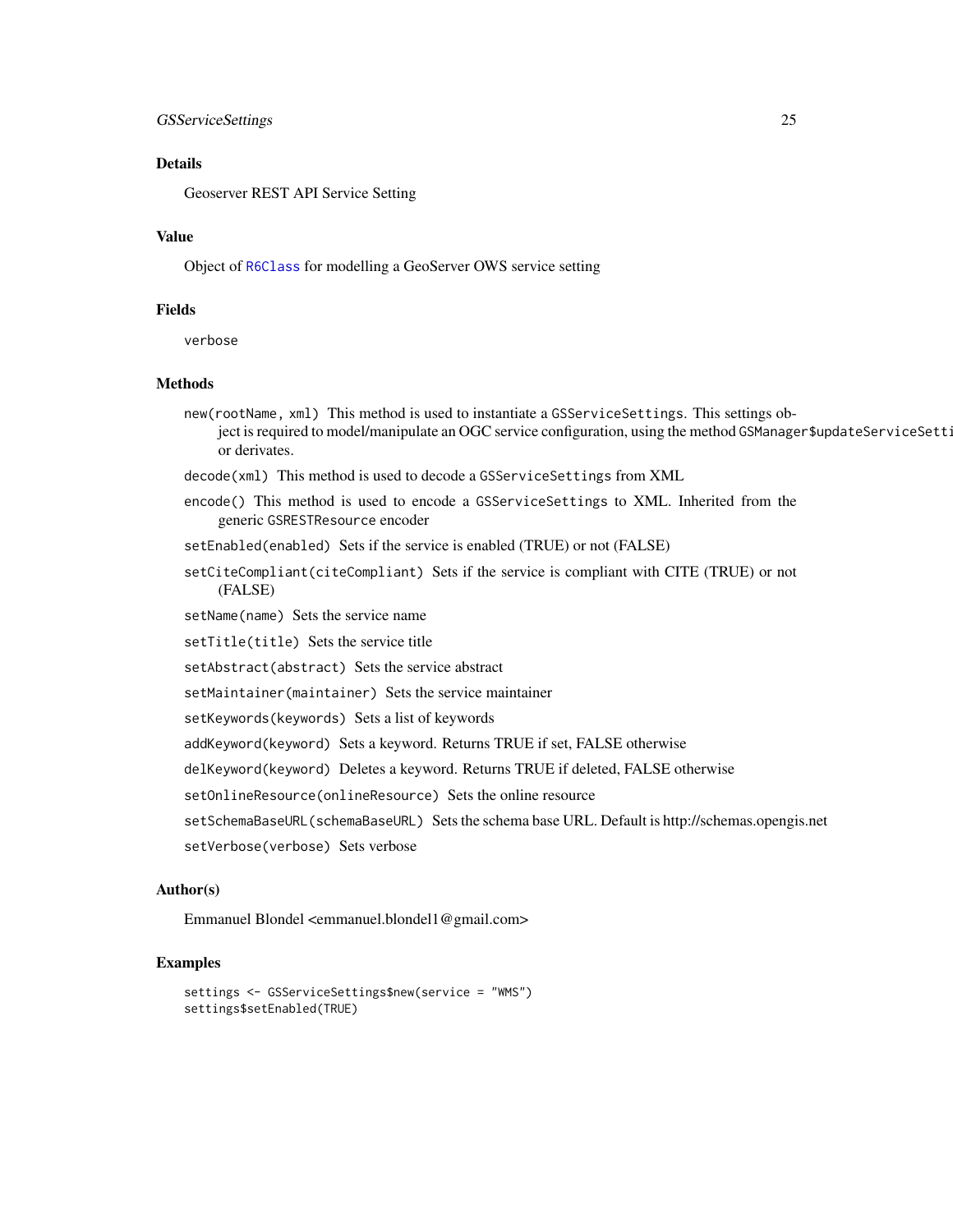<span id="page-25-0"></span>GSShapefileDataStore *Geoserver REST API ShapeFileDataStore*

# Description

Geoserver REST API ShapeFileDataStore

#### Format

[R6Class](#page-0-0) object.

# Value

Object of [R6Class](#page-0-0) for modelling a GeoServer Shapefile dataStore

# Methods

new(xml, dataStore, description, enabled, url) Instantiates a GSShapefileDataStore object setUrl(url) Set the spatial files data URL

setCharset(charset) Set the charset used for DBF file. Default value is 'ISO-8859-1'

setCreateSpatialIndex(create) Set the 'Create Spatial Index' option. Default is TRUE

setMemoryMappedBuffer(buffer) Set the 'Memory Mapped Buffer' option. Default is TRUE

CacheReuseMemoryMaps(maps) Set the 'Cache & Reuse Memory Maps' option. Default is TRUE

setDefautConnectionParameters() Set the defaut connection paramaters

# Author(s)

Emmanuel Blondel <emmanuel.blondel1@gmail.com>

```
GSShapefileDataStore$new(dataStore="ds", description = "des",
                        enabled = TRUE, url = "file://data/shape.shp")
```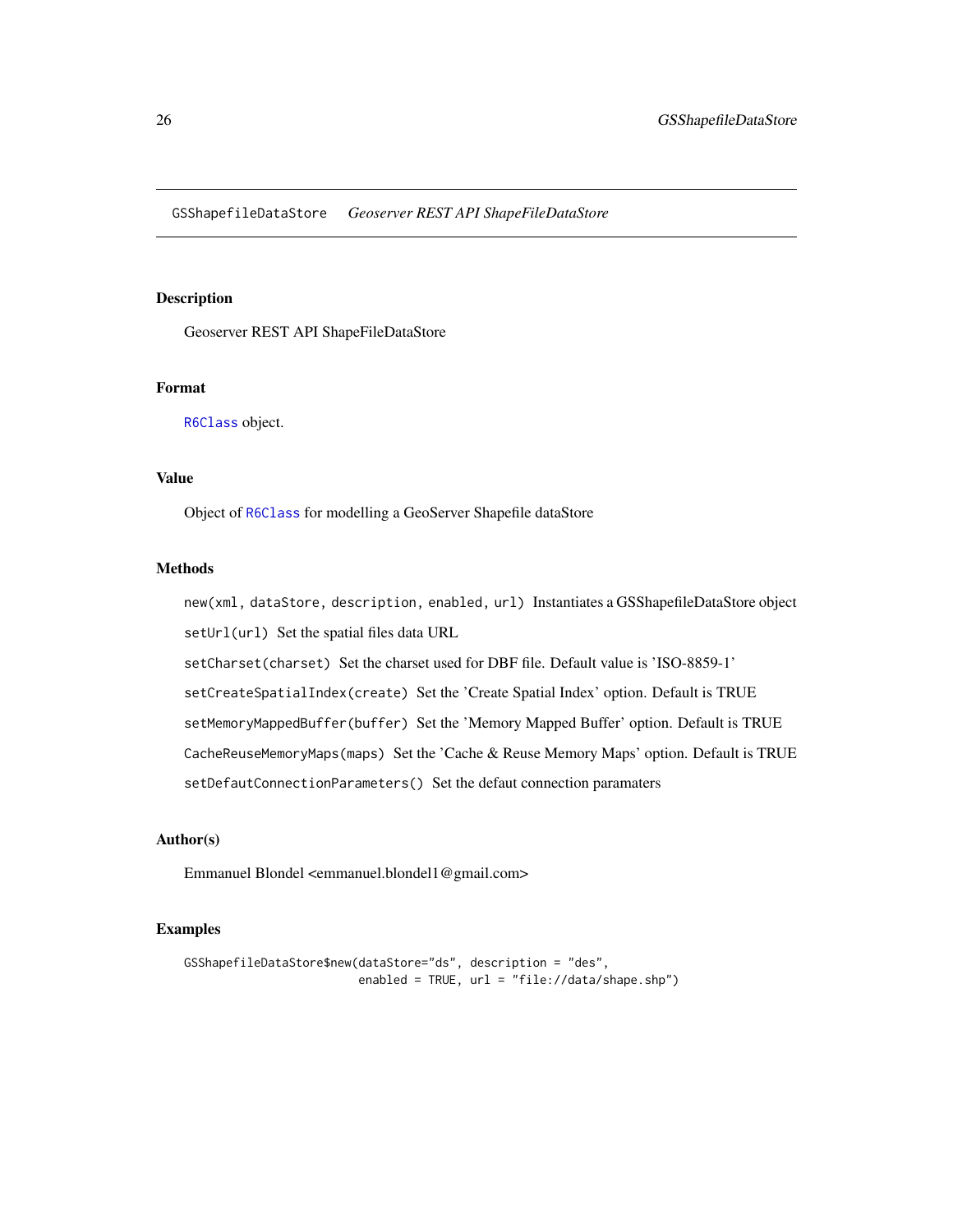<span id="page-26-0"></span>GSShapefileDirectoryDataStore

*Geoserver REST API ShapeFileDirectoryDataStore*

# Description

Geoserver REST API ShapeFileDirectoryDataStore

#### Format

[R6Class](#page-0-0) object.

#### Value

Object of [R6Class](#page-0-0) for modelling a GeoServer Shapefile directory dataStore

#### Methods

new(xml, dataStore, description, enabled, url) Instantiates a GSShapefileDirectoryDataStore object

setUrl(url) Set the spatial files data URL

setCharset(charset) Set the charset used for DBF file. Default value is 'ISO-8859-1'

setCreateSpatialIndex(create) Set the 'Create Spatial Index' option. Default is TRUE

setMemoryMappedBuffer(buffer) Set the 'Memory Mapped Buffer' option. Default is TRUE

CacheReuseMemoryMaps(maps) Set the 'Cache & Reuse Memory Maps' option. Default is TRUE

setDefautConnectionParameters() Set the defaut connection paramaters

#### Author(s)

Emmanuel Blondel <emmanuel.blondel1@gmail.com>

```
GSShapefileDirectoryDataStore$new(dataStore="ds", description = "des",
                        enabled = TRUE, url = "file://data")
```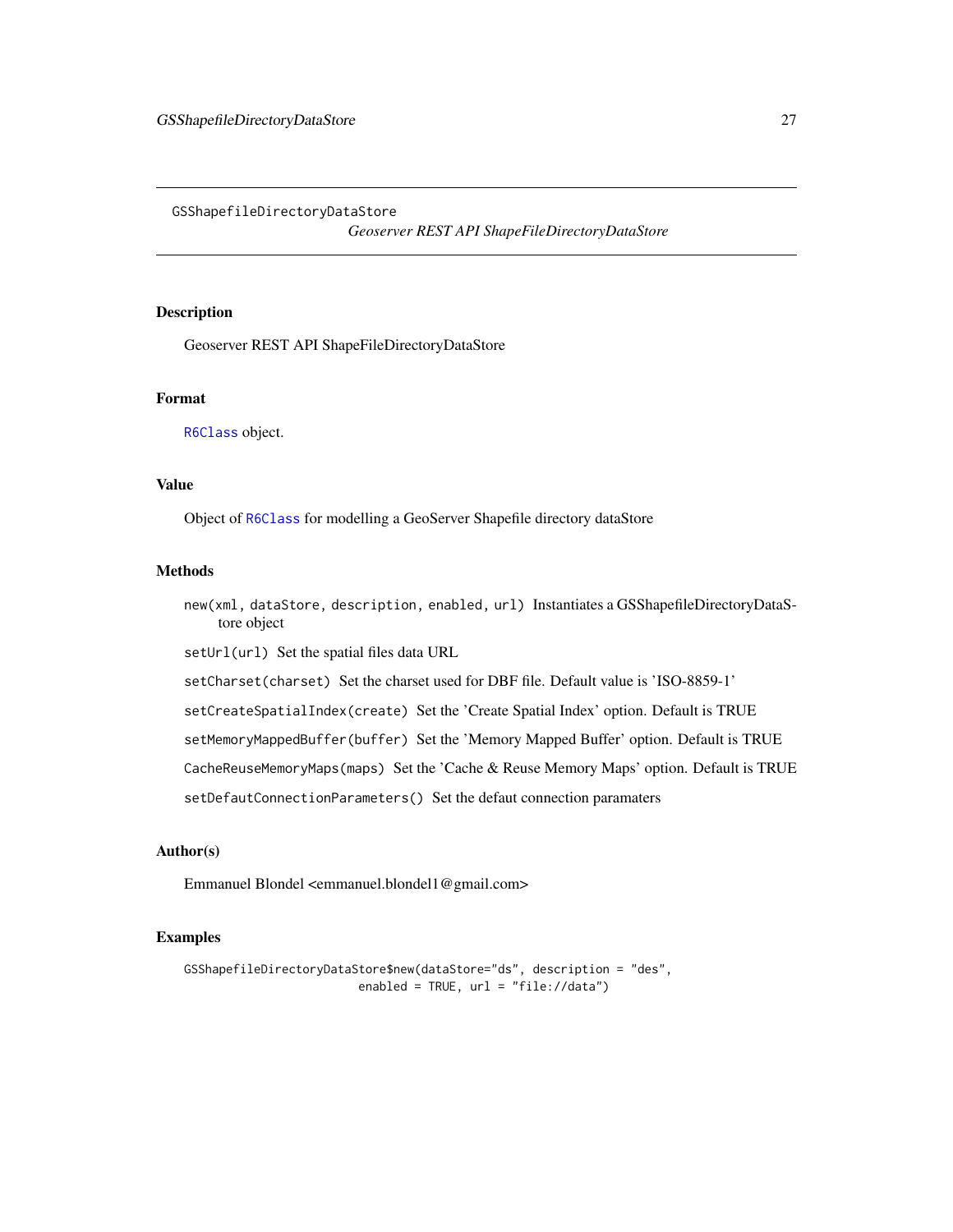<span id="page-27-0"></span>

Geoserver REST API Style Manager

#### Format

[R6Class](#page-0-0) object.

# Value

Object of [R6Class](#page-0-0) with methods for managing the styles of a GeoServer instance.

### **Methods**

- new(url, user, pwd, logger) This method is used to instantiate a GSManager with the url of the GeoServer and credentials to authenticate (user/pwd). By default, the logger argument will be set to NULL (no logger). This argument accepts two possible values: INFO: to print only geosapi logs, DEBUG: to print geosapi and CURL logs
- getStyles() Get the list of available styles. Returns an object of class list containing items of class [GSStyle](#page-10-2)
- getStyleNames() Get the list of available style names. Returns an vector of class character
- getStyle(style) Get a [GSStyle](#page-10-2) object given a style name.
- createStyle(file, sldBody, name, raw, ws) Creates a GeoServer style given a name. Returns TRUE if the style has been successfully created, FALSE otherwise
- updateStyle(file, sldBody, name, raw, ws) Updates a GeoServer style. Returns TRUE if the style has been successfully updated, FALSE otherwise
- deleteStyle(style, recurse, purge, ws) Deletes a GeoServer style given a name. Returns TRUE if the style has been successfully deleted, FALSE otherwise
- getSLDVersion(sldBody) Get the SLD version from the XML object (of class XMLInternalDocument)
- getSLDBody(style, ws = NULL) Get the SLD Body given a style name. This method is only supported for Geoserver >= 2.2.

#### Author(s)

Emmanuel Blondel <emmanuel.blondel1@gmail.com>

#### Examples

```
## Not run:
  GSStyleManager$new("http://localhost:8080/geoserver", "admin", "geoserver")
```
## End(Not run)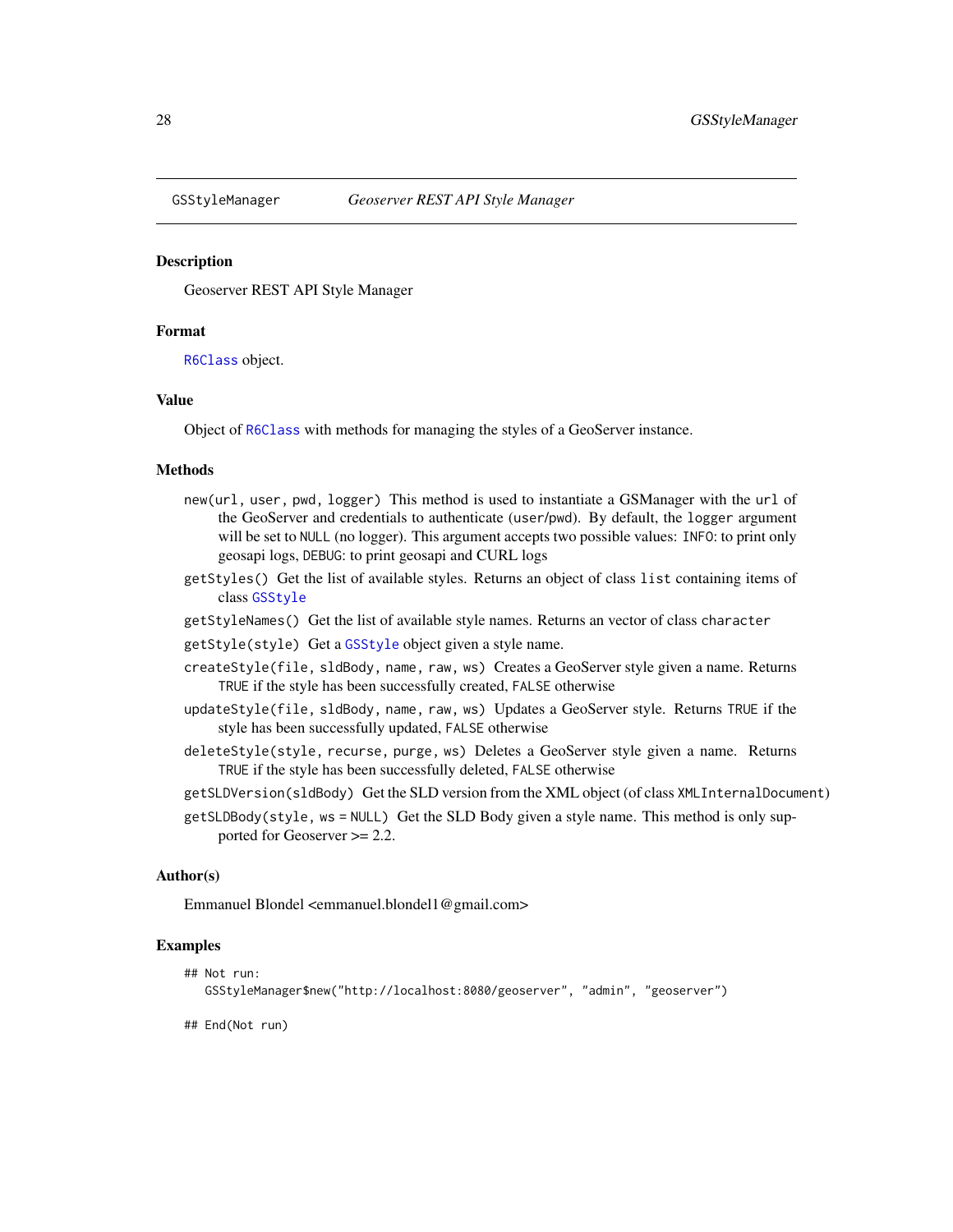<span id="page-28-0"></span>

Geoserver REST API Manager Utils

#### Format

[R6Class](#page-0-0) object.

#### Value

Object of [R6Class](#page-0-0) with static util methods for communication with the REST API of a GeoServer instance.

#### Static methods

- getUserAgent() This method is used to get the user agent for performing GeoServer API requests. Here the user agent will be compound by geosapi package name and version.
- getUserToken(user, pwd) This method is used to get the user authentication token for performing GeoServer API requests. Token is given a Base64 encoded string.
- GET(url, user, pwd, path, verbose) This method performs a GET request for a given path to GeoServer REST API
- PUT(url, user, pwd, path, filename, contentType, verbose) This method performs a PUT request for a given path to GeoServer REST API, to upload a file of name filename with given contentType
- POST(url, user, pwd, path, content, contentType, verbose) This method performs a POST request for a given path to GeoServer REST API, to post content of given contentType
- DELETE(url, user, pwd, path, verbose) This method performs a DELETE request for a given GeoServer resource identified by a path in GeoServer REST API
- parseResponseXML(req) Convenience method to parse XML response from GeoServer REST API. Although package httr suggests the use of  $xml2$  package for handling XML, geosapi still relies on the package **XML**. Response from **httr** is retrieved as text, and then parsed as XML using xmlParse function.
- getPayloadXML(obj) Convenience method to create payload XML to send to GeoServer.
- setBbox(minx, miny, maxx, maxy, bbox, crs) Creates an list object representing a bbox. Either from coordinates or from a bbox object (matrix).

#### Author(s)

Emmanuel Blondel <emmanuel.blondel1@gmail.com>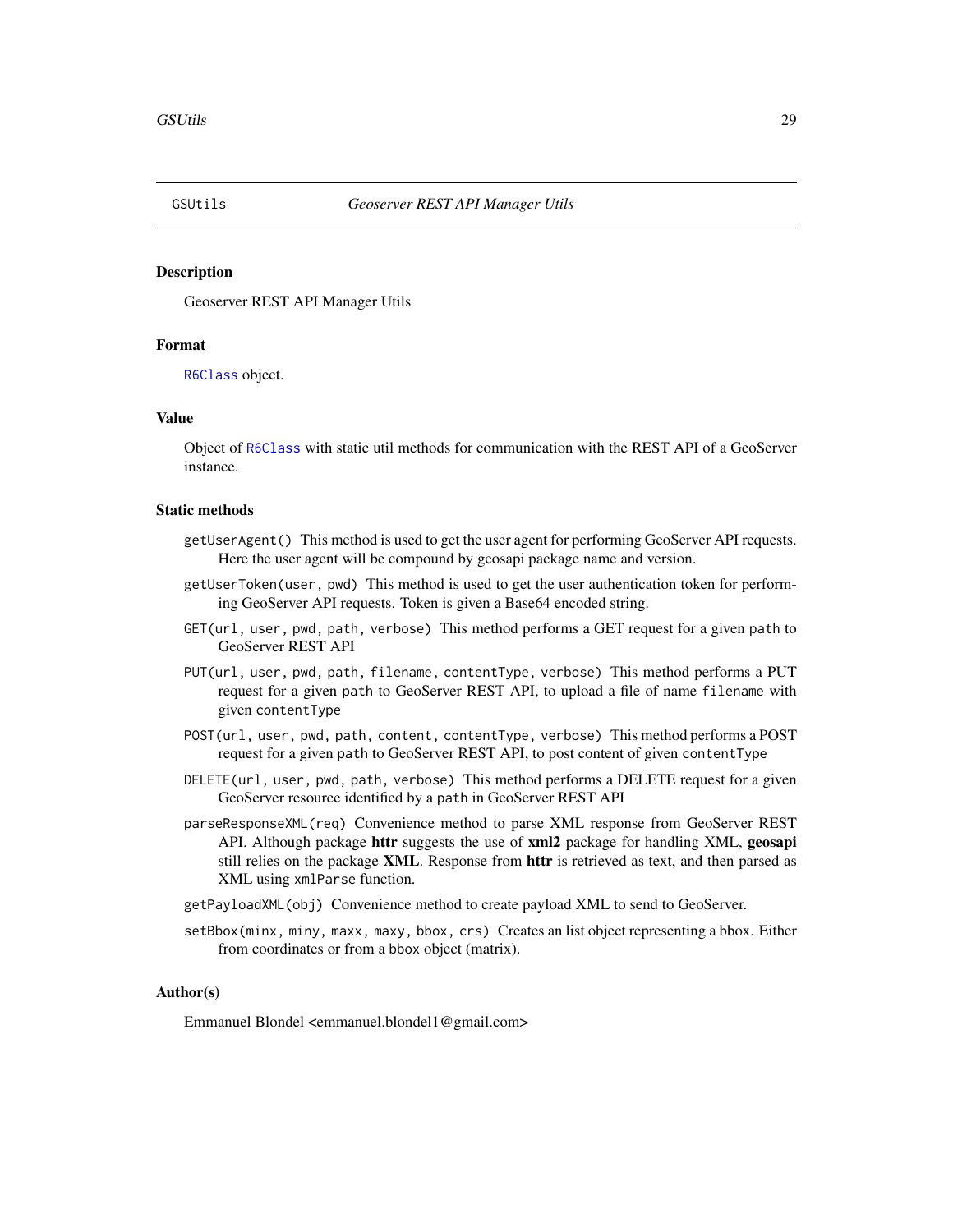<span id="page-29-0"></span>

This class allows to grab the GeoServer version. By default, a tentative is made to fetch version from web admin default page, since Geoserver REST API did not support GET operation for the Geoserver version in past releases of Geoserver.

#### Format

[R6Class](#page-0-0) object.

# Details

Geoserver REST API - Geoserver Version

#### Value

Object of [R6Class](#page-0-0) for modelling a GeoServer version

#### **Methods**

new(url, user, pwd) This method is used to instantiate a GSVersion object. lowerThan(version) Compares to a version and returns TRUE if it is lower, FALSE otherwise greaterThan(version) Compares to a version and returns TRUE if it is greater, FALSE otherwise equalTo(version) Compares to a version and returns TRUE if it is equal, FALSE otherwise

# Author(s)

Emmanuel Blondel <emmanuel.blondel1@gmail.com>

# Examples

```
## Not run:
version <- GSVersion$new(
            url = "http://localhost:8080/geoserver",
             user = "admin", pwd = "geoserver"
           )
```
## End(Not run)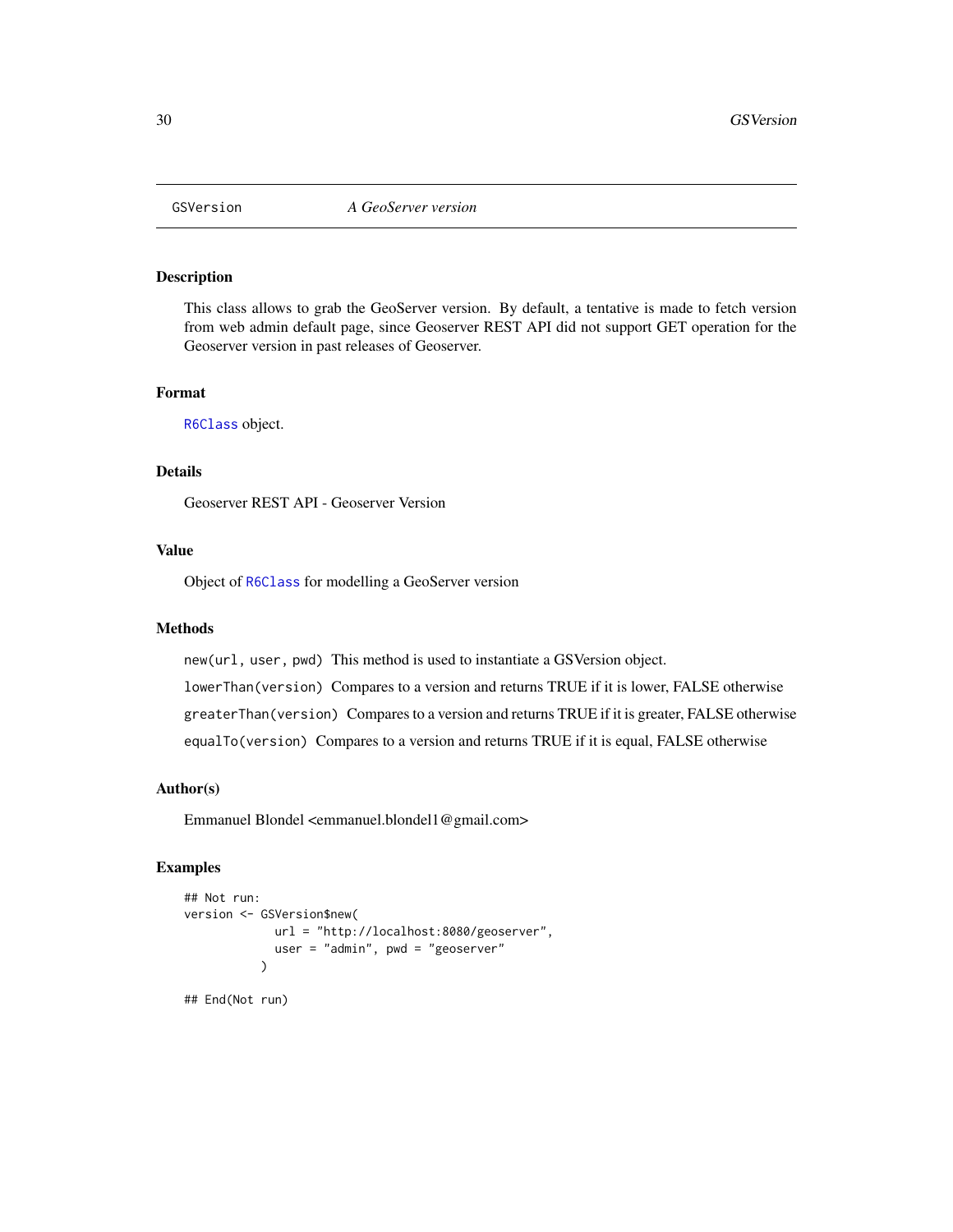<span id="page-30-0"></span>

Geoserver REST API GSVirtualTable

# Format

[R6Class](#page-0-0) object.

# Value

Object of [R6Class](#page-0-0) for modelling a GeoServer virtual table

# Fields

keyColumn

# Methods

new(xml) This method is used to instantiate a GSVirtualTable decode(xml) This method is used to decode a GSVirtualTable from XML encode() This method is used to encode a GSVirtualTable to XML setName(name) Sets the name of the virtual table setSql(sql) Sets the sql of the virtual table setEscapeSql(escapeSql) Sets the escapeSql. Default is FALSE setKeyColumn(keyColumn) Sets the keyColumn. Name of the column to be the primary key setGeometry(vtg) Sets the virtual table geometry addParameter(vtp) Adds a virtual table parameter delParameter(param) Removes a virtual table parameter.

# Author(s)

Emmanuel Blondel <emmanuel.blondel1@gmail.com>

# Examples

GSVirtualTable\$new()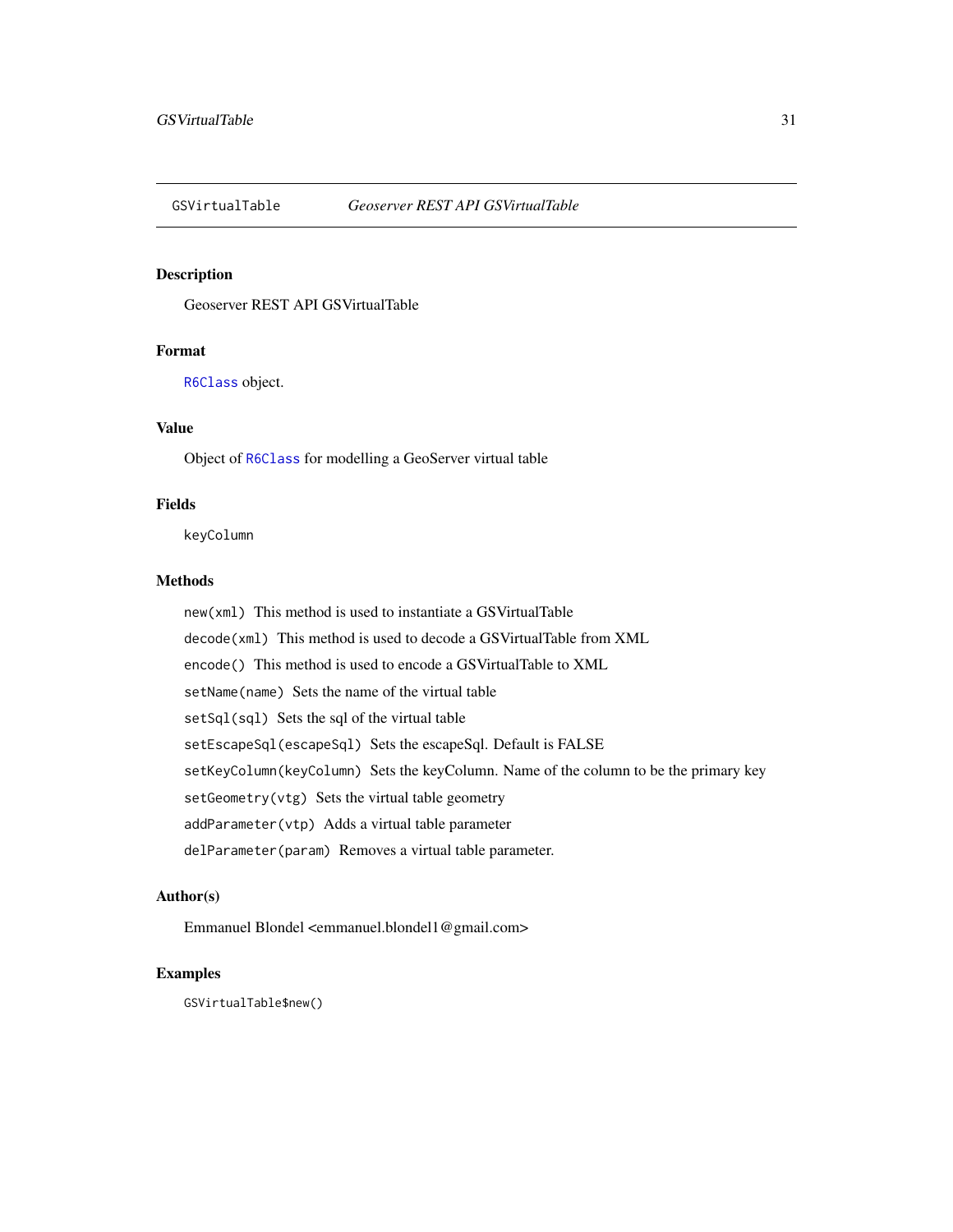<span id="page-31-0"></span>GSVirtualTableGeometry

*Geoserver REST API GSVirtualTableGeometry*

# Description

Geoserver REST API GSVirtualTableGeometry

# Format

[R6Class](#page-0-0) object.

# Value

Object of [R6Class](#page-0-0) for modelling a GeoServer virtual table geometry

# Fields

srid

# Methods

new(xml, name, type, srid) This method is used to instantiate a GSVirtualTableGeometry

decode(xml) This method is used to decode a GSVirtualTableGeometry from XML

encode() This method is used to encode a GSVirtualTableGeometry to XML. Inherited from the generic GSRESTResource encoder

#### Author(s)

Emmanuel Blondel <emmanuel.blondel1@gmail.com>

```
GSVirtualTableGeometry$new(name = "work", type = "MultiPolygon", srid = 4326)
```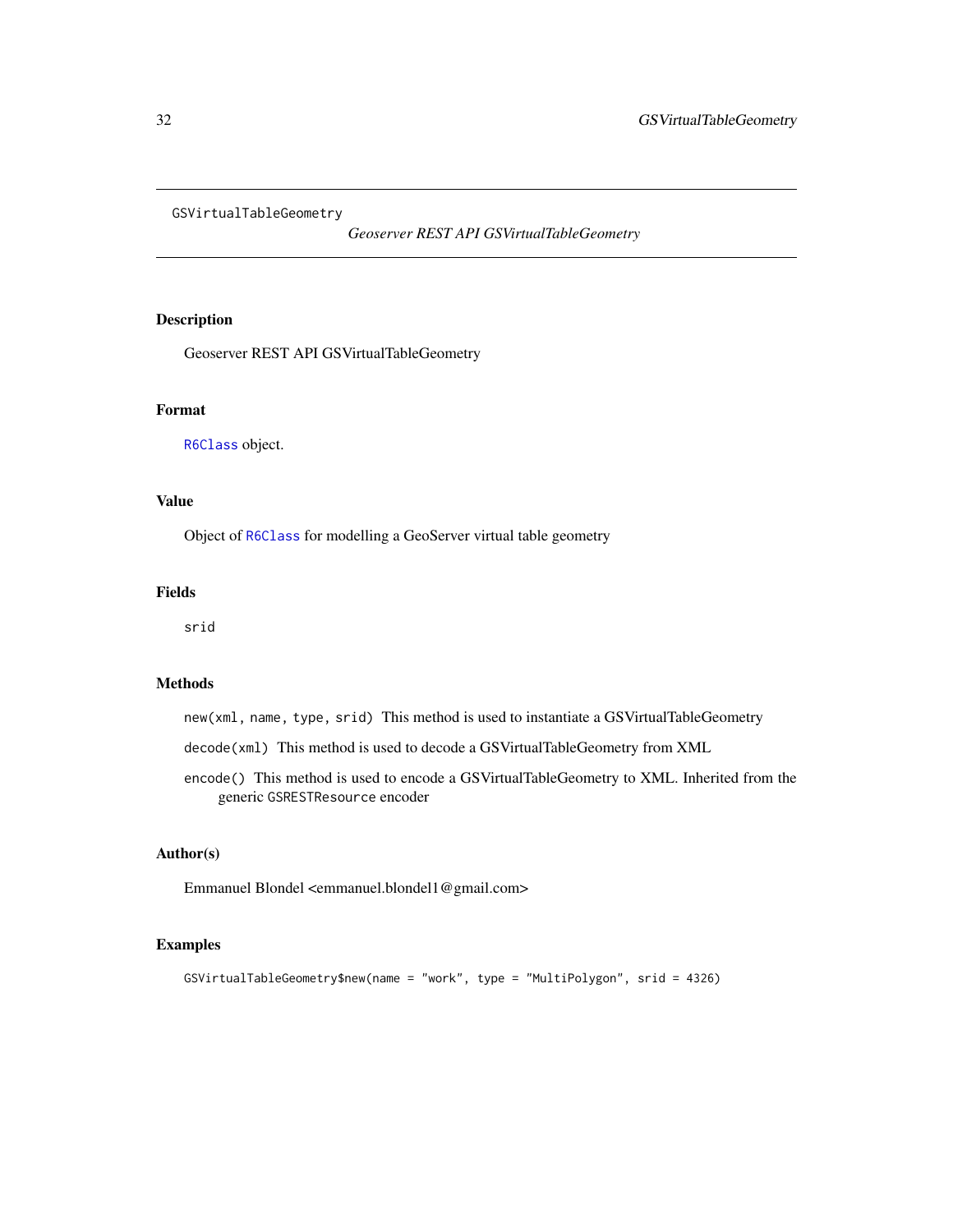<span id="page-32-0"></span>GSVirtualTableParameter

*Geoserver REST API GSVirtualTableParameter*

# Description

Geoserver REST API GSVirtualTableParameter

# Format

[R6Class](#page-0-0) object.

# Value

Object of [R6Class](#page-0-0) for modelling a GeoServer virtual table parameter

# Fields

regexpValidator

# Methods

- new(xml, name, defaultValue, regexpValidator This method is used to instantiate a GSVirtualTableParameter
- decode(xml) This method is used to decode a GSVirtualTableParameter from XML
- encode() This method is used to encode a GSVirtualTableParameter to XML. Inherited from the generic GSRESTResource encoder

# Author(s)

Emmanuel Blondel <emmanuel.blondel1@gmail.com>

```
GSVirtualTableParameter$new(name = "fieldname", defaultValue = "default_value",
                           regexpValidator = "someregexp")
```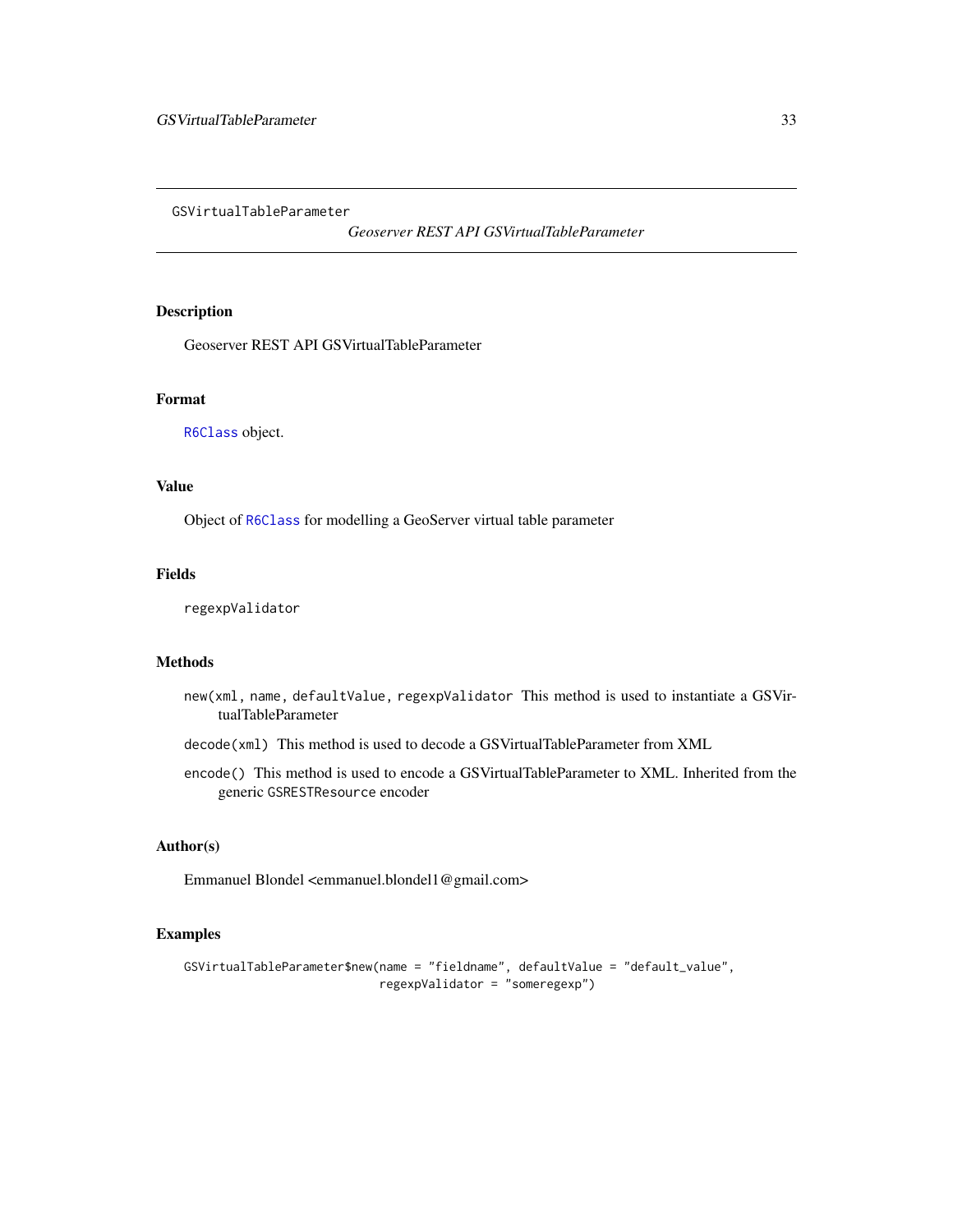<span id="page-33-1"></span><span id="page-33-0"></span>

Geoserver REST API Workspace

#### Format

[R6Class](#page-0-0) object.

# Value

Object of [R6Class](#page-0-0) for modelling a GeoServer workspace

# Fields

name

# Methods

new(xml, name) This method is used to instantiate a GSWorkspace

decode(xml) This method is used to decode a GSWorkspace from XML

encode() This method is used to encode a GSWorkspace to XML. Inherited from the generic GSRESTResource encoder

# Author(s)

Emmanuel Blondel <emmanuel.blondel1@gmail.com>

# Examples

GSWorkspace\$new(name = "work")

GSWorkspaceManager *Geoserver REST API Workspace Manager*

# Description

Geoserver REST API Workspace Manager

# Format

[R6Class](#page-0-0) object.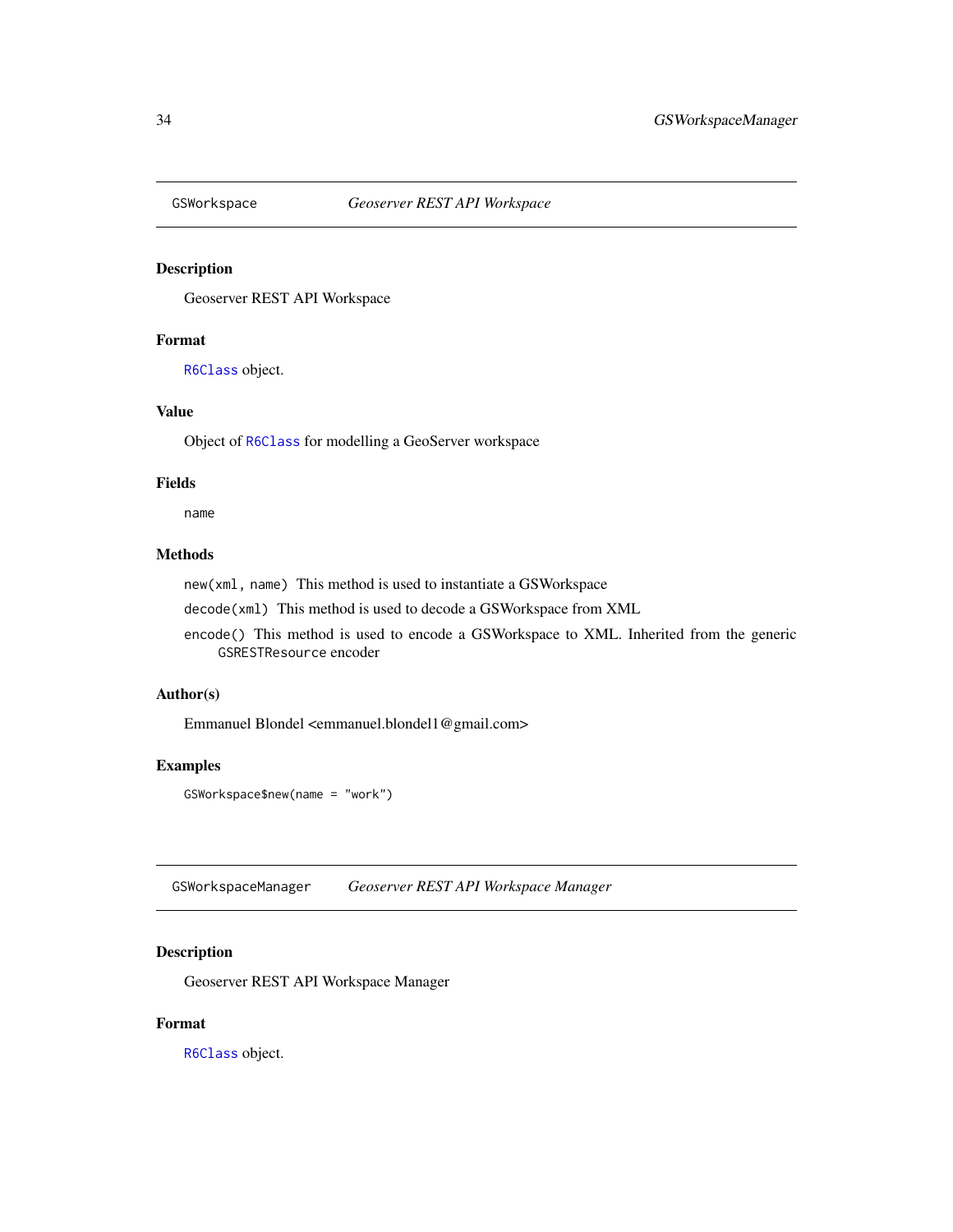# <span id="page-34-0"></span>Value

Object of [R6Class](#page-0-0) with methods for managing the workspaces of a GeoServer instance.

## **Methods**

- new(url, user, pwd, logger) This method is used to instantiate a GSManager with the url of the GeoServer and credentials to authenticate (user/pwd). By default, the logger argument will be set to NULL (no logger). This argument accepts two possible values: INFO: to print only geosapi logs, DEBUG: to print geosapi and CURL logs
- getWorkspaces() Get the list of available workspace. Returns an object of class list containing items of class [GSWorkspace](#page-33-1)
- getWorkspaceNames() Get the list of available workspace names. Returns an vector of class character
- getWorkspace(ws) Get a [GSWorkspace](#page-33-1) object given a workspace name.
- createWorkspace(name, uri) Creates a GeoServer workspace given a name, and an optional URI. If the URI is not specified, GeoServer will automatically create an associated Namespace with the URI being "http://workspaceName. If the URI is specified, the method invokes the method createNamespace(ns,uri) of the [GSNamespaceManager](#page-16-1). Returns TRUE if the workspace has been successfully created, FALSE otherwise
- updateWorkspace(name, uri) Updates a GeoServer workspace given a name, and an optional URI. If the URI is not specified, GeoServer will automatically update the associated Namespace with the URI being "http://workspaceName. If the URI is specified, the method invokes the method updateNamespace(ns,uri) of the [GSNamespaceManager](#page-16-1). Returns TRUE if the workspace has been successfully updated, FALSE otherwise
- deleteWorkspace(ws) Deletes a GeoServer workspace given a name. Returns TRUE if the workspace has been successfully deleted, FALSE otherwise
- getWorkspaceSettings(ws) Get the workspace settings (if existing) as object of class GSWorkspaceSettings
- createWorkspaceSettings(ws, workspaceSettings) Creates a workspace settings for the workspace ws
- updateWorkspaceSettings(ws, workspaceSettings) Updates a workspace settings for the workspace ws
- deleteWorkspaceSettings(ws) Deletes a workspace settings for the workspace ws

# Author(s)

Emmanuel Blondel <emmanuel.blondel1@gmail.com>

#### Examples

## Not run: GSWorkspaceManager\$new("http://localhost:8080/geoserver", "admin", "geoserver")

## End(Not run)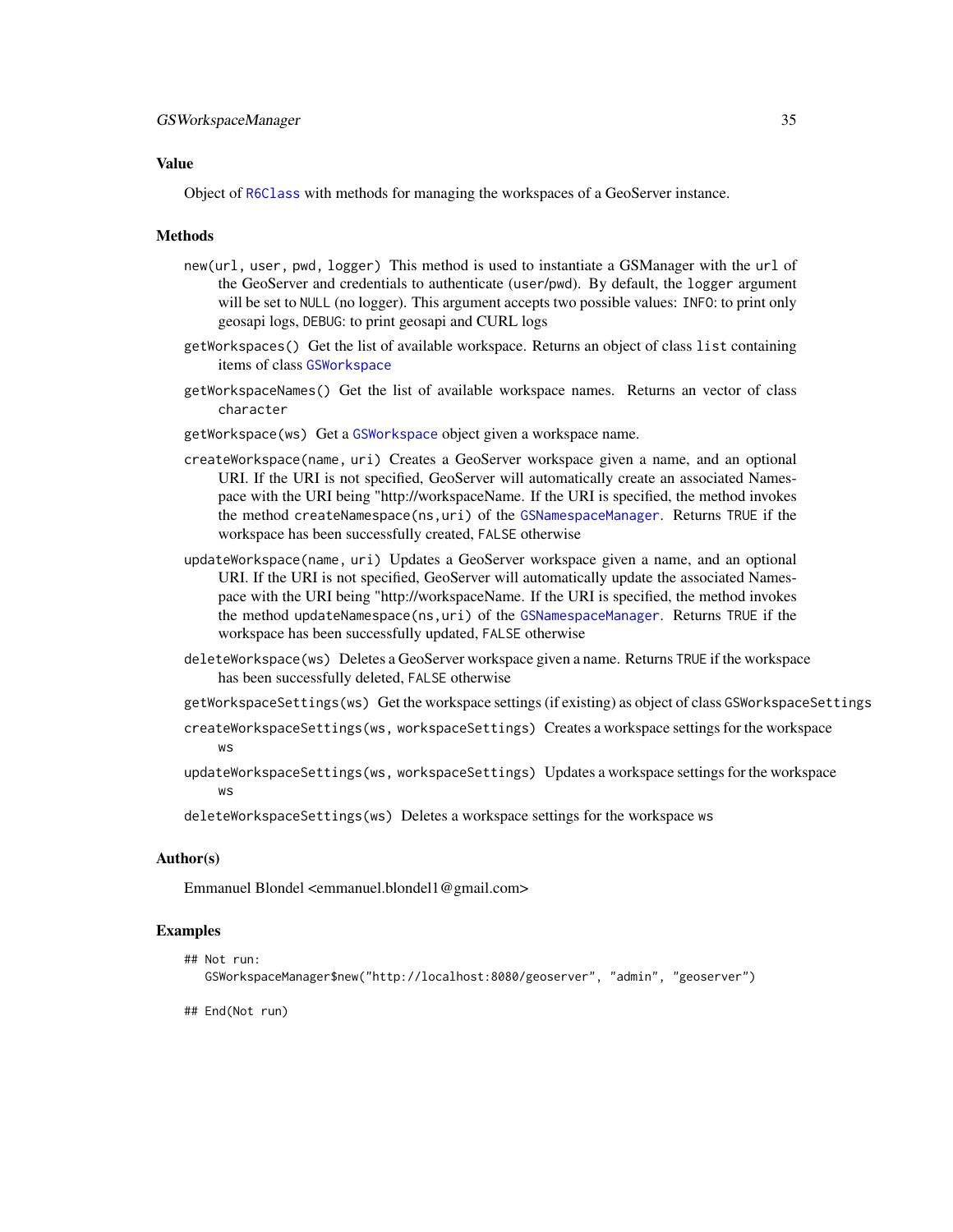<span id="page-35-0"></span>GSWorkspaceSettings *Geoserver REST API Workspace Setting*

# Description

Geoserver REST API Workspace Setting

# Format

[R6Class](#page-0-0) object.

# Value

Object of [R6Class](#page-0-0) for modelling a GeoServer workspace settings

# Methods

- new(xml) This method is used to instantiate a GSWorkspaceSettings. This settings object is required to activate a workspace configuration, using the method GSManager \$createWorkspaceSettings. Supported from GeoServer 2.12
- decode(xml) This method is used to decode a GSWorkspaceSettings from XML
- encode() This method is used to encode a GSWorkspaceSettings to XML. Inherited from the generic GSRESTResource encoder

setCharset(charset) Set charset

setNumDecimals(numDecimals) Set number of decimals

setOnlineResource(onlineResource) Set the online resource

setVerbose(verbose) Set verbose

- setVerboseExceptions(verboseExceptions) Set verbose exceptions
- setLocalWorkspaceIncludesPrefix(includesPrefix) Set if the Local workspace includes prefix

# Author(s)

Emmanuel Blondel <emmanuel.blondel1@gmail.com>

```
settings <- GSWorkspaceSettings$new()
settings$setCharset("UTF-8")
settings$setNumDecimals(5)
```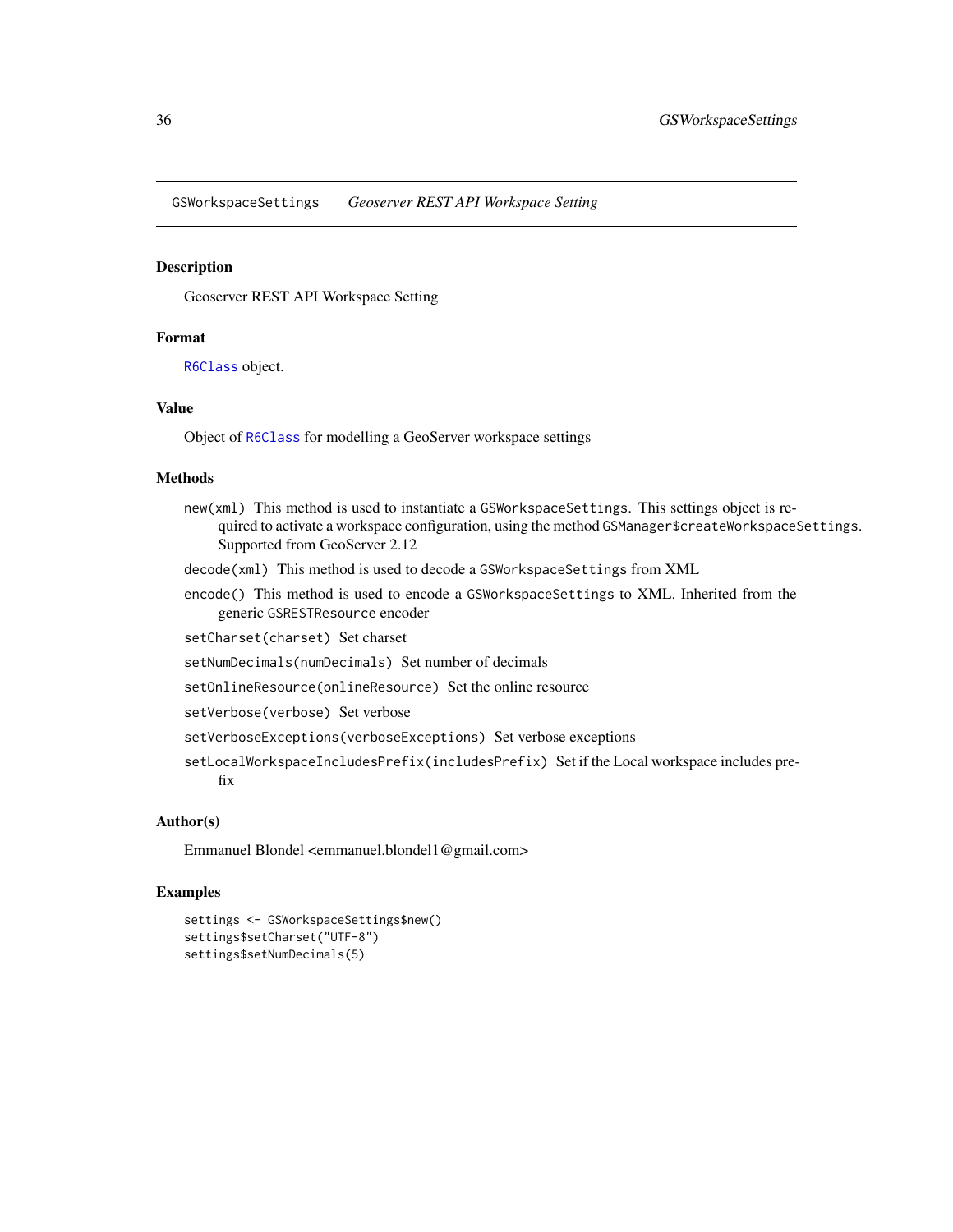# <span id="page-36-0"></span>Index

∗ DB GSAbstractDBDataStore, [3](#page-2-0) ∗ DataStore GSAbstractDBDataStore, [3](#page-2-0) GSDataStore, [4](#page-3-0) GSDataStoreManager, [5](#page-4-0) GSGeoPackageDataStore, [10](#page-9-0) GSOracleNGDataStore, [18](#page-17-0) GSPostGISDataStore, [19](#page-18-0) GSShapefileDataStore, [26](#page-25-0) GSShapefileDirectoryDataStore, [27](#page-26-0) ∗ ESRI GSShapefileDataStore, [26](#page-25-0) GSShapefileDirectoryDataStore, [27](#page-26-0) ∗ GeoPackage GSGeoPackageDataStore, [10](#page-9-0) ∗ OGC GSServiceSettings, [24](#page-23-0) ∗ OWS GSServiceSettings, [24](#page-23-0) ∗ OracleNG GSOracleNGDataStore, [18](#page-17-0) ∗ PostGIS GSPostGISDataStore, [19](#page-18-0) ∗ WCS GSServiceSettings, [24](#page-23-0) ∗ WFS GSServiceSettings, [24](#page-23-0) ∗ WMS GSServiceSettings, [24](#page-23-0) ∗ api GSAbstractDBDataStore, [3](#page-2-0) GSDataStore, [4](#page-3-0) GSDataStoreManager, [5](#page-4-0) GSDimension, [8](#page-7-0) GSFeatureType, [9](#page-8-0) GSGeoPackageDataStore, [10](#page-9-0) GSLayer, [11](#page-10-0) GSLayerGroup, [13](#page-12-0)

GSManager, [14](#page-13-0) GSMetadataLink, [15](#page-14-0) GSNamespace, [16](#page-15-0) GSNamespaceManager, [17](#page-16-0) GSOracleNGDataStore, [18](#page-17-0) GSPostGISDataStore, [19](#page-18-0) GSResource, [20](#page-19-0) GSRESTEntrySet, [22](#page-21-0) GSRESTResource, [22](#page-21-0) GSServiceManager, [23](#page-22-0) GSServiceSettings, [24](#page-23-0) GSShapefileDataStore, [26](#page-25-0) GSShapefileDirectoryDataStore, [27](#page-26-0) GSStyleManager, [28](#page-27-0) GSUtils, [29](#page-28-0) GSVersion, [30](#page-29-0) GSVirtualTable, [31](#page-30-0) GSVirtualTableGeometry, [32](#page-31-0) GSVirtualTableParameter, [33](#page-32-0) GSWorkspace, [34](#page-33-0) GSWorkspaceManager, [34](#page-33-0) GSWorkspaceSettings, [36](#page-35-0) ∗ coverage GSLayer, [11](#page-10-0) GSLayerGroup, [13](#page-12-0) ∗ database GSAbstractDBDataStore, [3](#page-2-0) ∗ dimension GSDimension, [8](#page-7-0) ∗ directory GSShapefileDirectoryDataStore, [27](#page-26-0) ∗ entryset GSRESTEntrySet, [22](#page-21-0) ∗ featureType GSFeatureType, [9](#page-8-0) GSLayer, [11](#page-10-0) GSLayerGroup, [13](#page-12-0) ∗ geoserver GSAbstractDBDataStore, [3](#page-2-0)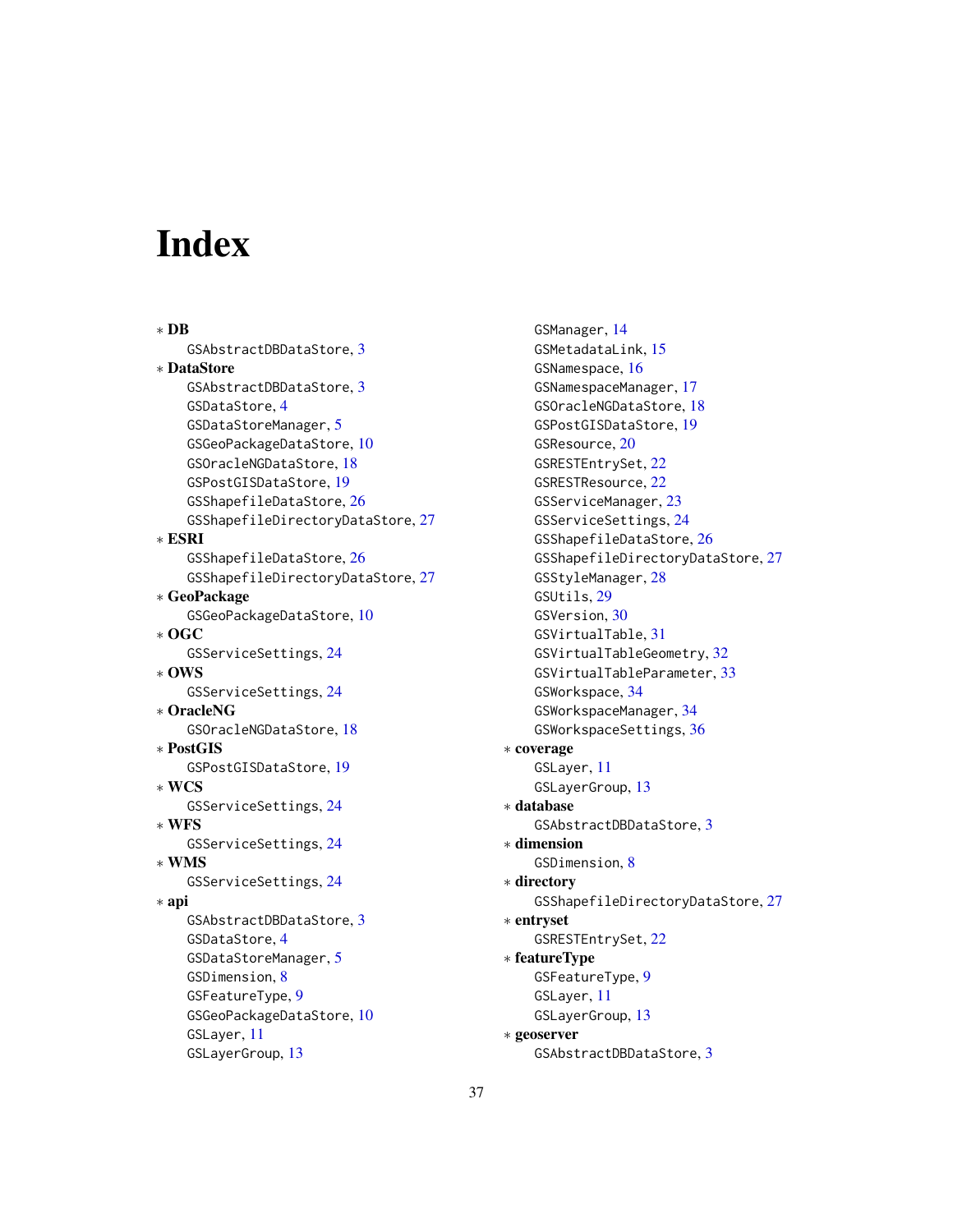GSDataStore, [4](#page-3-0) GSDataStoreManager, [5](#page-4-0) GSDimension, [8](#page-7-0) GSFeatureType, [9](#page-8-0) GSGeoPackageDataStore, [10](#page-9-0) GSLayer, [11](#page-10-0) GSLayerGroup, [13](#page-12-0) GSManager, [14](#page-13-0) GSMetadataLink, [15](#page-14-0) GSNamespace, [16](#page-15-0) GSNamespaceManager, [17](#page-16-0) GSOracleNGDataStore, [18](#page-17-0) GSPostGISDataStore, [19](#page-18-0) GSResource, [20](#page-19-0) GSRESTEntrySet, [22](#page-21-0) GSRESTResource, [22](#page-21-0) GSServiceManager, [23](#page-22-0) GSServiceSettings, [24](#page-23-0) GSShapefileDataStore, [26](#page-25-0) GSShapefileDirectoryDataStore, [27](#page-26-0) GSStyleManager, [28](#page-27-0) GSUtils, [29](#page-28-0) GSVersion, [30](#page-29-0) GSVirtualTable, [31](#page-30-0) GSVirtualTableGeometry, [32](#page-31-0) GSVirtualTableParameter, [33](#page-32-0) GSWorkspace, [34](#page-33-0) GSWorkspaceManager, [34](#page-33-0) GSWorkspaceSettings, [36](#page-35-0) ∗ group GSLayer, [11](#page-10-0) GSLayerGroup, [13](#page-12-0) ∗ layer GSLayer, [11](#page-10-0) GSLayerGroup, [13](#page-12-0) ∗ metadataLink GSMetadataLink, [15](#page-14-0) ∗ namespace GSNamespace, [16](#page-15-0) GSNamespaceManager, [17](#page-16-0) ∗ publishable GSLayer, [11](#page-10-0) ∗ resourcelayer GSLayer, [11](#page-10-0) ∗ resource GSDimension, [8](#page-7-0) GSFeatureType, [9](#page-8-0) GSLayer, [11](#page-10-0)

GSLayerGroup, [13](#page-12-0) GSMetadataLink, [15](#page-14-0) GSResource, [20](#page-19-0) ∗ rest GSAbstractDBDataStore, [3](#page-2-0) GSDataStore, [4](#page-3-0) GSDataStoreManager, [5](#page-4-0) GSDimension, [8](#page-7-0) GSFeatureType, [9](#page-8-0) GSGeoPackageDataStore, [10](#page-9-0) GSLayer, [11](#page-10-0) GSLayerGroup, [13](#page-12-0) GSManager, [14](#page-13-0) GSMetadataLink, [15](#page-14-0) GSNamespace, [16](#page-15-0) GSNamespaceManager, [17](#page-16-0) GSOracleNGDataStore, [18](#page-17-0) GSPostGISDataStore, [19](#page-18-0) GSResource, [20](#page-19-0) GSRESTEntrySet, [22](#page-21-0) GSRESTResource, [22](#page-21-0) GSServiceManager, [23](#page-22-0) GSServiceSettings, [24](#page-23-0) GSShapefileDataStore, [26](#page-25-0) GSShapefileDirectoryDataStore, [27](#page-26-0) GSStyleManager, [28](#page-27-0) GSUtils, [29](#page-28-0) GSVersion, [30](#page-29-0) GSVirtualTable, [31](#page-30-0) GSVirtualTableGeometry, [32](#page-31-0) GSVirtualTableParameter, [33](#page-32-0) GSWorkspace, [34](#page-33-0) GSWorkspaceManager, [34](#page-33-0) GSWorkspaceSettings, [36](#page-35-0) ∗ service GSServiceManager, [23](#page-22-0) GSServiceSettings, [24](#page-23-0) ∗ settings GSWorkspaceSettings, [36](#page-35-0) ∗ shapefile GSShapefileDataStore, [26](#page-25-0) GSShapefileDirectoryDataStore, [27](#page-26-0) ∗ style GSLayer, [11](#page-10-0) GSStyleManager, [28](#page-27-0) ∗ version GSVersion, [30](#page-29-0)

∗ virtualTable